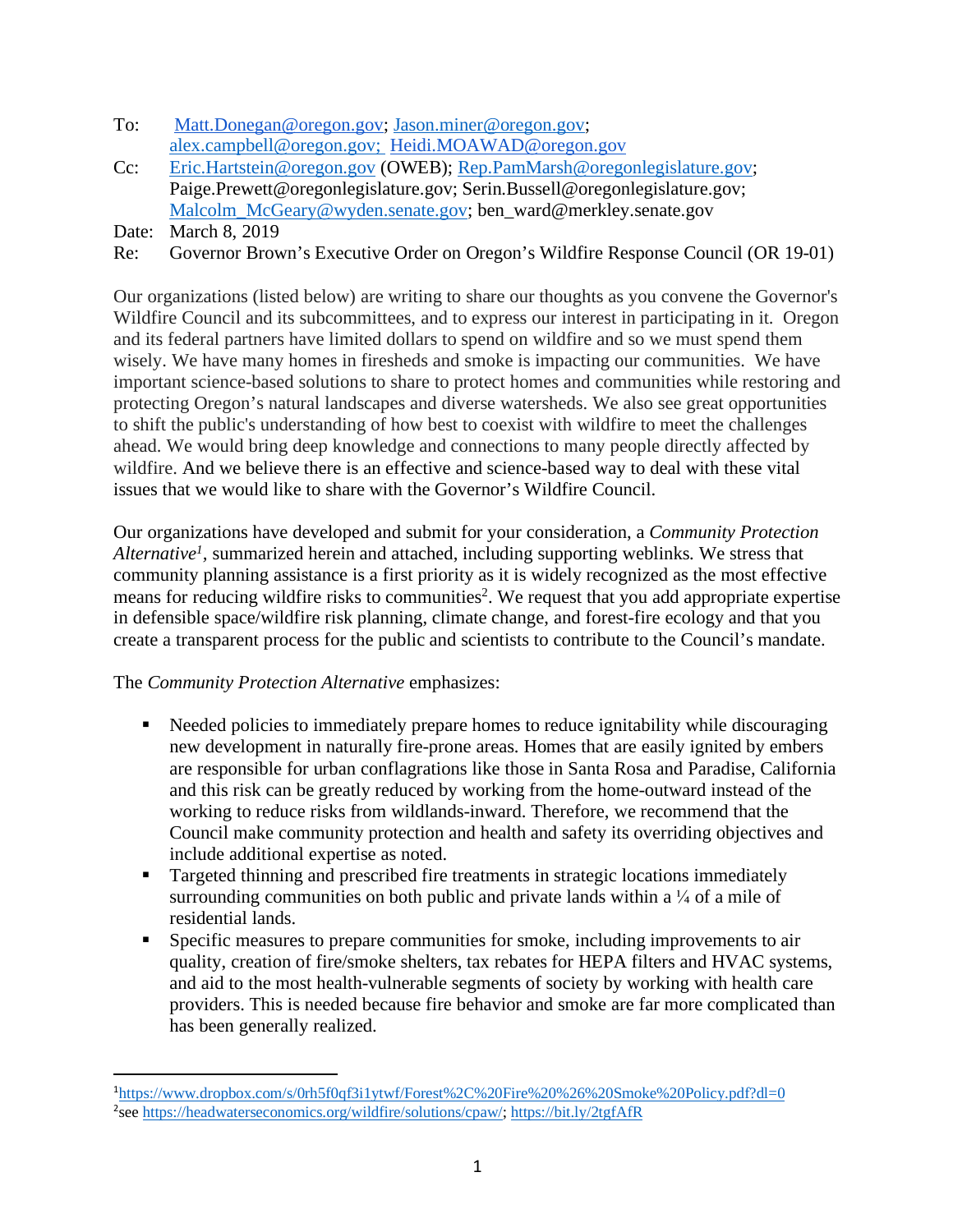- § Working with both managed wildland fires and prescribed burns under safe conditions for ecosystem benefits as the most cost effective and natural way to reduce fuels in forest systems. Fire is inevitable in dry forests of the West, despite all efforts to stop it. Aggressive suppression results in significant environment harm and has limited effect on large fires governed mostly by extreme fire weather.
- § A fully integrated and rapid transition to clean, renewable energy in conjunction with forestry reforms that lead to more carbon stored in ecosystems. We note that fire may continue to increase in extent due to climate change, although recent research shows carbon dense older forests of the Pacific Coast and western Cascades are the least vulnerable forests to drought and wildfire compared to other forests in western states3.
- Prohibiting practices that can increase unnatural wildfire risks such as clearcut/modified clearcutting, postfire logging, removal of large fire-resistant trees, excessive opening of forest canopies, and commercial operations that produce excess slash that is highly flammable, expensive and most often not feasible to remove<sup>4</sup>. Importantly, managers must realize that the probability of thinned sites encountering a fire when fuels are lowest is especially low  $(1\%$  on average)<sup>5</sup> and that thinning at landscape scales emits far more carbon pollution than forest fires<sup>6</sup>. This means thinning as currently conceived by managers and decision makers is a large investment in dollars with extremely low odds of success, high impacts to the environment, and the climate. A more effective and efficient use of dollars is home defense.

The following summarizes our concerns with what we understand to be the Governor's current approach to addressing wildfires and community safety.

**1. Attempting to put out all fires is neither feasible nor desirable and it misleads the public.** Both the Governor and the Rogue-Siskiyou Forest Supervisor have stated their intentions to put out every natural fire, suggesting a level of control that has never been achieved and is simply not feasible. Every fire suppressed is a fire delayed. Fire is a necessary and desirable ecological disturbance agent in Oregon's forests and policies are needed to manage fire for ecosystem benefits under safe conditions. This means responsibly suppressing the fires or portions of them that are actually threatening communities and infrastructure, while working with fire for ecosystem benefits in the backcountry. Unrealistic suppression policies often lead to ineffective suppression actions with a low probability of success, severe ecological damage, substantial public expenditures, and extreme risks to firefighters. It is irresponsible to subject fire suppression personnel to high levels of risk defending unprepared homes, flammable tree plantations, private industrial timberland, and federal forests in the backcountry. The safety of homes, communities and firefighting personnel should be the upmost priority. The Council should adopt the National Cohesive

<u>.</u>

<sup>&</sup>lt;sup>3</sup>https://www.pnas.org/content/115/14/3663; https://onlinelibrary.wiley.com/doi/full/10.1111/gcb.14490 <sup>4</sup>https://www.forestlegacies.org/programs/fire-ecology/1380-a-new-climate-and-human-influenced-wildfire-era-forwestern-forests; https://www.forestlegacies.org/programs/fire-ecology/1410-everything-you-wanted-to-know-aboutwildland-fires-in-forests-but-were-afraid-to-ask

<sup>5</sup> https://www.pnas.org/content/114/18/4582

<sup>6</sup> https://www.keeporegoncool.org/climate-conversation-blog/2018/12/19/oregon-global-warming-commissionreports-highlight-oregons-climate-change-challenges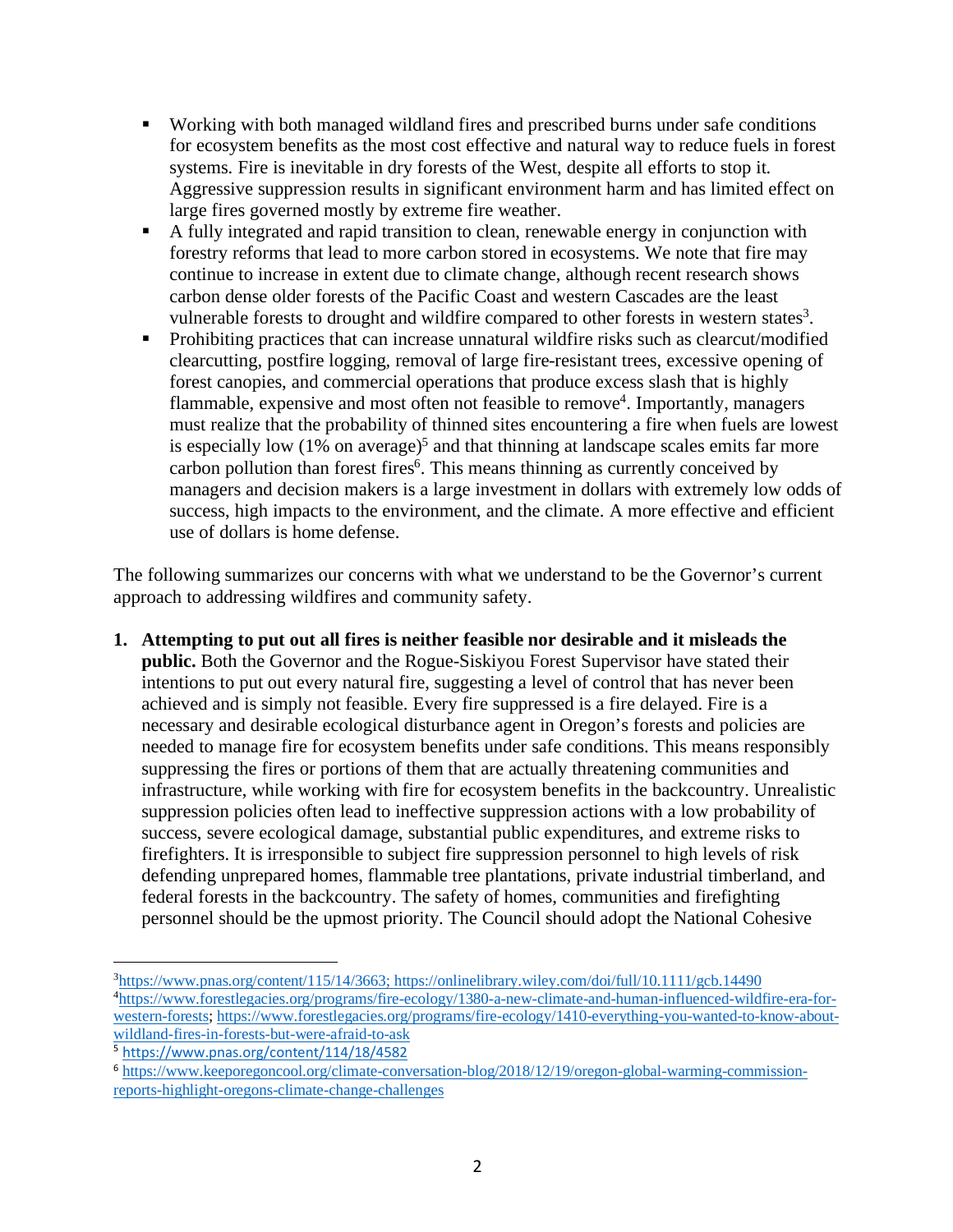Wildland Fire Strategy of the US Forest Service<sup>7</sup> for ways to work proactively with fire for ecosystem benefits and suppression for home safety.

**Industrial-scale logging has created flammable landscapes that endanger lives.** Current timber and fuel management can increase fire intensity of future wildfires as noted by forest researchers, including those from Oregon State University<sup>8</sup>. Fire risks are greatest where natural, older fire-resistant forests are replaced by flammable tree plantations through clearcutting and postfire logging operations, treatments are not adequately maintained and followed with prescribed fire, and policies are promoted that remove excessive amounts of large trees and canopy cover. We are particularly concerned by proposals to increase logging in areas normally protected from logging, such as national monuments, roadless areas, mature and old-growth forests, and riparian areas as proposed by the Rogue Basin Forest Partnership. Many of these impacts, like those related to public safety, can be avoided by focusing thinning/prescribed fire on the millions of acres of existing plantations while protecting areas of conservation importance from logging.

**Climate change is contributing to more extreme fire weather that will override fuel reduction efforts.** Recent studies have demonstrated the increasing role that climate change is having on extreme fire weather (uncontrollable fires burning during hot, dry, and windy conditions)<sup>9</sup>. This will only worsen in places as emissions from fossil fuels and logging continue to rise. In fact, logging is the leading cause of emissions in Oregon and on average contributes  $\sim$ 7-times more emissions than wildland fires, as recognized by the Oregon Global Warming Commission's recent report to the Governor and researchers at Oregon State University<sup>10</sup>. Thus, it is prudent to address the root of the problem and in Oregon that means transitioning quickly to clean, renewable energy and storing more carbon in forests $10$ .

**Certain interest groups are misleading the public.** It is no secret that the interests that promote and/or conduct timber sales at taxpayer expense are pushing for the expansion of logging, especially on federal lands. If enacted, cumulative impacts are expected to water quality and fisheries, more severe fires, loss of older forests, and decline of imperiled species (e.g., spotted owl, salmon) that depend on intact areas. Many so-called collaborative groups use misleading euphemisms to describe fire remediation activities like "ecological thinning," "active management," and "restoration." Such labels mask the true impacts of these actions. In fact, some proposals that rely on expansive logging purport to reduce wildfire risk to a broad suite of ecosystem values by 70 percent while also claiming to protect communities and eliminate smoke. However, these unsubstantiated claims are based on flawed modeling assumptions that have not been verified by scientists and can result in setting unrealistic expectations for the Governors' office. Science and on-the-ground experience have shown that the most effective

https://esajournals.onlinelibrary.wiley.com/doi/full/10.1002/ecs2.1492

 $\overline{a}$ 7https://www.fs.fed.us/restoration/cohesivestrategy.shtml

<sup>8</sup> https://www.emwh.org/issues/habitat/Severe%20fire%20weather%20and%20intensive%20forest%20management %20increase%20fire%20severity%20in%20a%20multi-ownership%20landscape.pdf;

<sup>&</sup>lt;sup>9</sup>https://www.pnas.org/content/early/2016/10/05/1607171113

<sup>&</sup>lt;sup>10</sup>https://www.keeporegoncool.org/climate-conversation-blog/2018/12/19/oregon-global-warming-commissionreports-highlight-oregons-climate-change-challenges; https://www.pnas.org/content/115/14/3663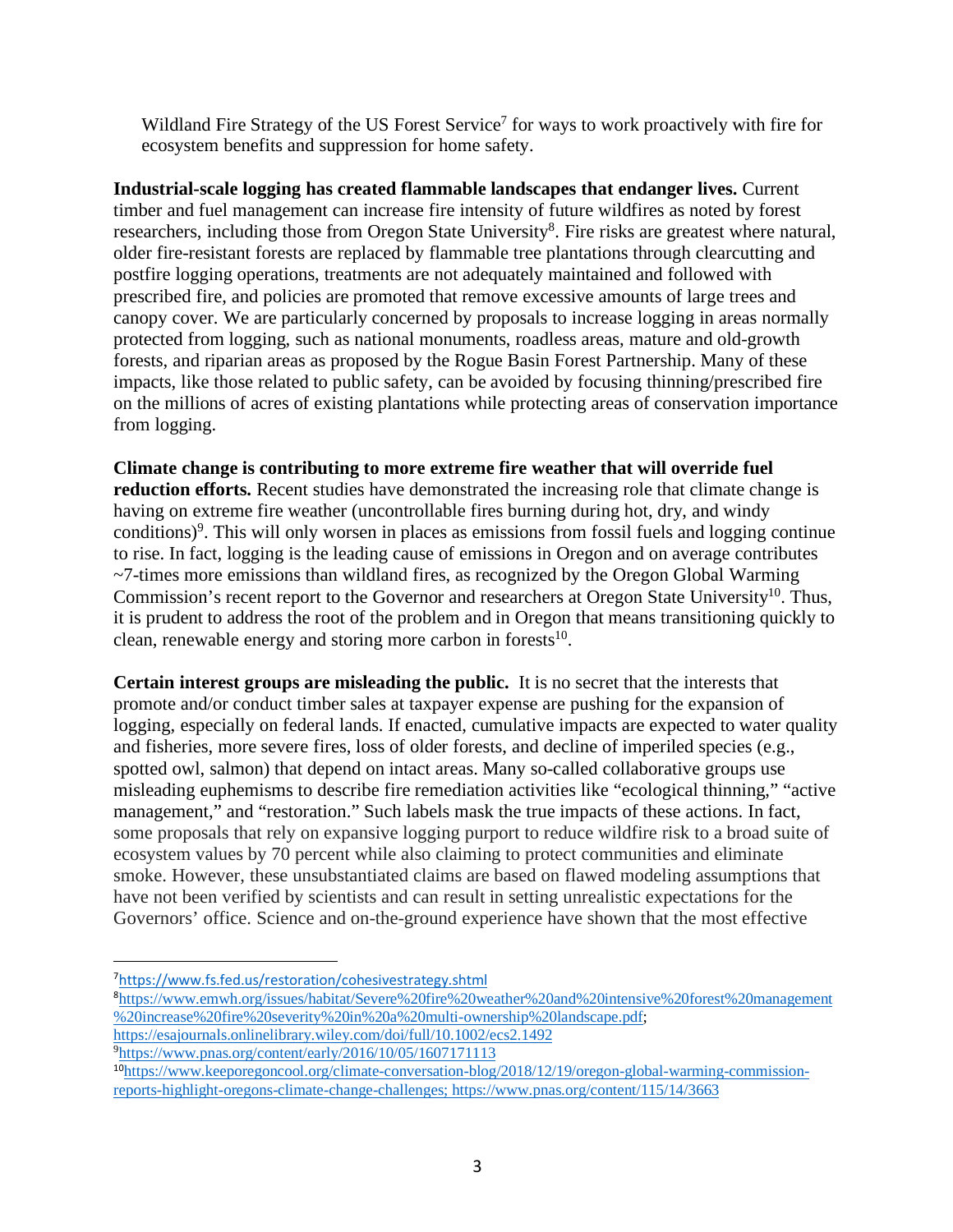way to protect structures, in this case, is through defensible space, not logging away from homes<sup>11</sup>. Investments in home and firefighter protections will result in much greater chances of success than the highly improbable odds of thinning in the backcountry as noted.

**Address the particulate-matter pollution that can actually be addressed.** In inversion-prone airsheds such as the Rogue Valley, fine particulate matter  $\langle$   $\langle$ 2.5 microns) pollution will accumulate as long as we burn fossil fuels and wood in stoves. While some emissions come from wildfires, most is from other sources. Since large wildfires cannot be effectively controlled to reduce the smoke caused by them (and also since poor air quality episodes in the Rogue Valley are attributable to events as far away as forest fires in British Columbia and burning wheat fields in northcentral Oregon), to improve public health, it is all the more prudent for government to more aggressively address causes of PM 2.5 pollution that can be effectively mitigated: residential wood stove use, agricultural sources (dust, etc.), industrial (smokestack) emissions, and motorized vehicles.

In closing, we are concerned that the predominant policies and proposals for addressing wildfire are built on a house-of-cards assumption that logging can slow or stop fires and smoke, and even more suppression is necessary. Unfortunately, the fire situation in Oregon and throughout the West has become highly politicized at the expense of community and firefighter safety and taxpayer expense. This is especially pertinent given the recent article in the Oregonian titled, "*Polluted by Money"* that demonstrates disproportional influence of corporations, specifically the timber industry in state policy.

One or more of our organizations would be interested in participating at the subcommittee level in this process to help ensure more inclusive representation of the Council's task.

Dominick A. DellaSala, Ph. D Luke Ruediger

Kimberly Baker Steve Pedery Environmental Protection Information Center Oregon Wild, Portland, OR Arcata, CA

Gabe Scott Randi Spivak

Stanley Petrowski Umpqua Watersheds, Roseburg, OR

 $\overline{a}$ 

Geos Institute, Ashland OR Klamath Forest Alliance, Applegate Watershed Network, Applegate, OR

Cascadia Wildlands, Eugene, OR Center for Biological Diversity, Portland, and DC

<sup>&</sup>lt;sup>11</sup>Jack Cohen on defensible space https://www.youtube.com/watch?v=vL\_syp1ZScM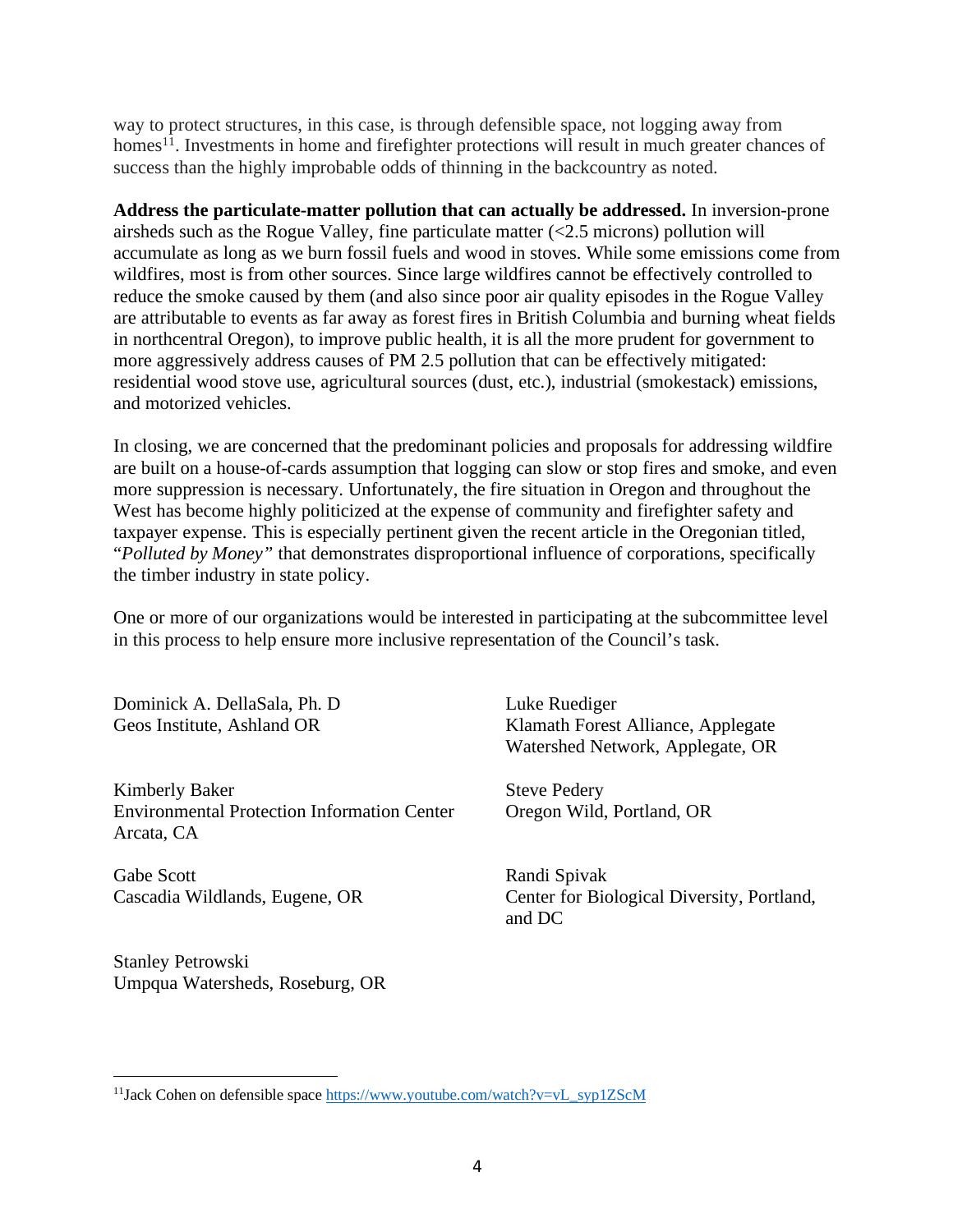# **Information and Policy Recommendations Pertaining to Forest, Fire and Smoke Management in Southwestern Oregon**

**Applegate Neighborhood Network (ANN) Klamath Forest Alliance (KFA)**

**February 18, 2019**



**For more information: Luke Ruediger Program Director for ANN & Conservation Director for the Siskiyou Field Office of KFA siskiyoucrest@gmail.com**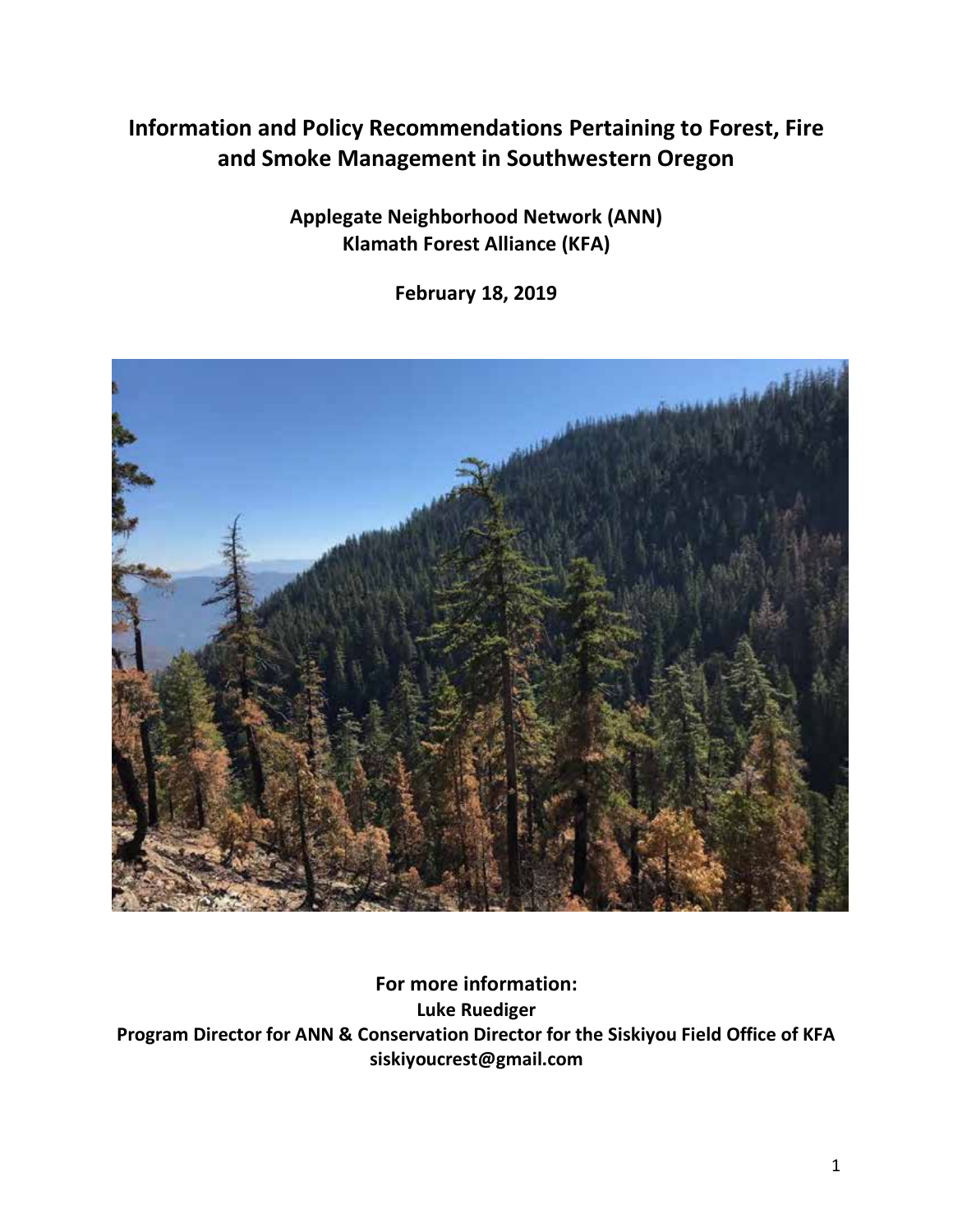# **Information and Policy Recommendations Pertaining to Forest, Fire and Smoke Management in Southwestern Oregon**

# **Table of Contents**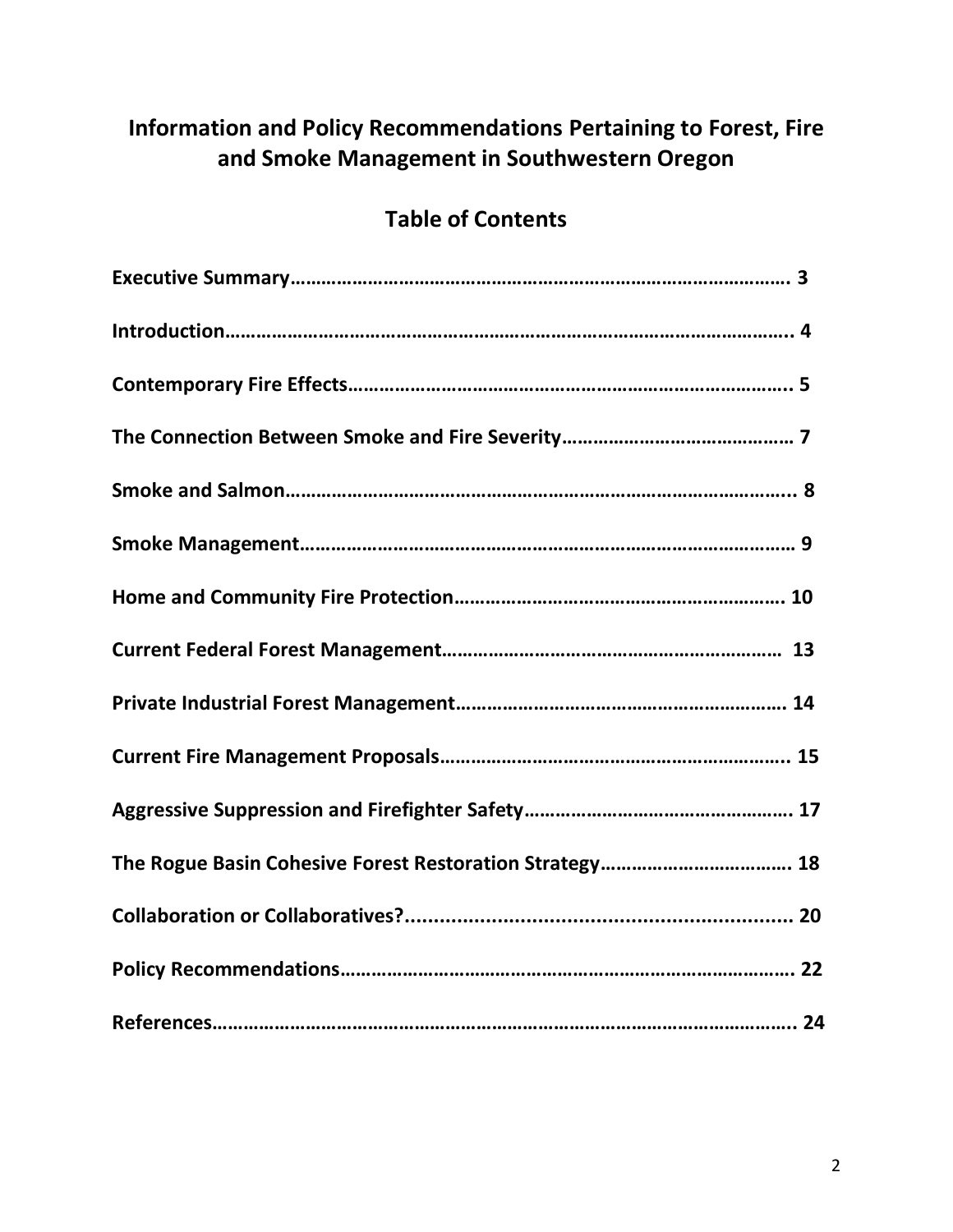### **Executive Summary**

Following Oregon's 2018 fire season significant debate has ensued throughout the state surrounding forest, fire and smoke management. The current policy debate surrounding wildfire in Oregon has ignored the needs of communities and focused instead on federal land management and the needs of the timber industry. Many of the current legislative and administrative approaches do not address the issue of home ignition, do not adequately provide for community fire protection, and are based on misconceptions about contemporary wildfire and its effects.

Despite the socioeconomic concerns associated with fire and smoke, it is important to acknowledge the role of wildfire and smoke in our region's ecology. Recent wildfire activity in southwestern Oregon has included largely characteristic and beneficial ecological effects. Smoke inversions, although challenging for nearby communities, tend to moderate burn severity and heavily influence the regional fire regime. The role of wildfire and smoke to wildlife, native plant communities, forests, and fisheries is just now being realized by scientists and regional fire ecologists.

It is imperative that the policies developed by state lawmakers reflect the best available science and are designed to most effectively protect Oregon communities from adverse wildfire effects, including home loss and fatalities. Legislative efforts should be focused on working from the home and community outward, to best protect human infrastructure and public safety. Providing incentives and programs to reduce home loss and protect public safety will better serve Oregon residents and communities than backcountry logging and aggressive, environmentally damaging fire suppression efforts.

We encourage legislators to consider forest, fire and smoke management policies that reflect ecological, economical and societal needs and realities. The future of Oregon's environment depends on the decisions made today.

Our top recommendations for Oregon legislators include:

- The Governor's office should convene a "Home Ignition and Community Fire Safety Task Force" to analyze the most effective and cost-efficient way to reduce home losses and provide for public safety during wildfires.
- Focus fire mitigation efforts inside and directly adjacent to communities. Consider firewise tax incentives or financial assistance programs to implement defensible space work, ingress/egress work, fuel maintenance directly adjacent to homes, and to support "home hardening" efforts
- Encourage zoning and building code policies that will reduce development in high wildfire risk areas.
- Encourage strategic fuel management strategies on public and private land and within  $\frac{1}{4}$ mile of communities at risk.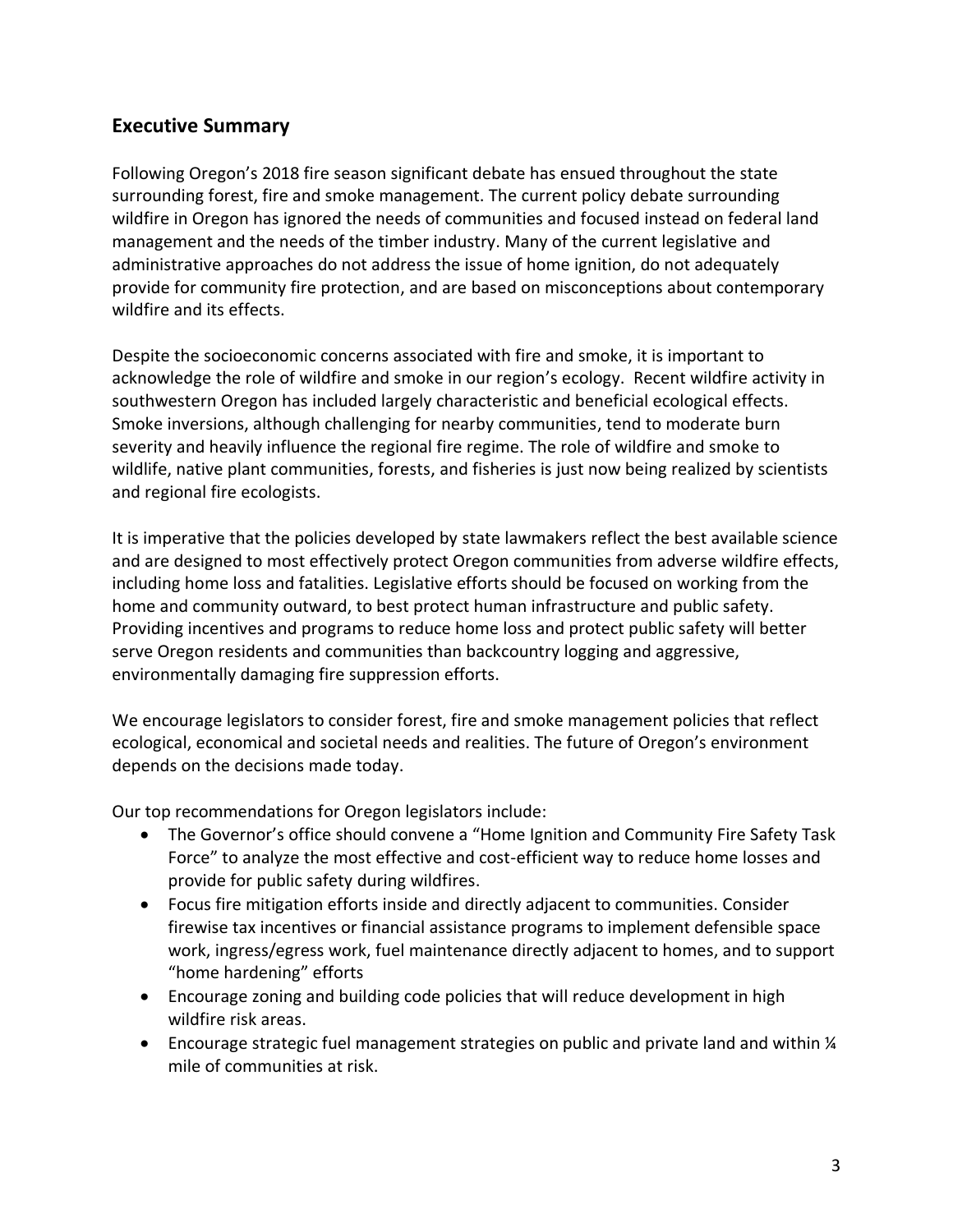• Reform the Oregon Forest Practices Act to encourage more responsible, firewise forest management on private timber lands.

## **Information and Policy Recommendations Pertaining to Forest, Fire and Smoke Management in Southwestern Oregon**

## **Applegate Neighborhood Network (ANN) Klamath Forest Alliance (KFA)**

#### **Introduction**

Our organizations are reaching out to provide recommendations regarding forest, fire, and smoke management in southwestern Oregon. Our perspective is rooted in science and built from years of experience in forests, studying wildfires, and living close to the land. We represent the rural conservation community of southwestern Oregon and are supported by your constituents throughout the region.

Applegate Neighborhood Network (ANN) is a community and conservation organization based in the Applegate Valley of southwestern Oregon. We speak on behalf of the region's wildlands and the conservation community in the Applegate River Watershed. Residents in the Applegate Valley and the adjacent Rogue Valley heavily support our organization.

In the Applegate Watershed we recently experienced the 2017 Miller Complex Fire and are pleased with the results. The fires burned beautifully through our mixed conifer forests and were managed responsibly by the Forest Service. Our communities were adequately protected and no homes were lost. The Forest Service steered the fires into our backcountry forests where they cleared undergrowth, enhanced habitat conditions, consumed fuels and created more fire-adapted forest conditions. The responsible management of the Miller Complex Fire was perhaps the most important and successful restoration and fuel reduction effort ever conducted by federal land managers in the Applegate Watershed.

As rural residents we appreciate the efforts of the Forest Service to protect our homes and communities, but we also appreciate the care in which they did so. Due to largely responsible fire management strategies, intact, fire-adapted forests, and dense smoke inversions, the Miller Complex burned in a healthy mixed severity fire mosaic, providing significant benefit to our forests, reducing fuel and restoring fire on over 30,000 acres surrounding communities in the Upper Applegate Valley. Despite heavy smoke and multiple evacuations, the fires were a positive natural event, managed by the Forest Service to maximize benefits and minimize impacts. If the fire had been more aggressively suppressed these benefits may have been replaced with extensive fire suppression impacts, damaging sensitive ecological areas. We support the patient and thoughtful approach utilized on much of the Miller Complex Fire and we see it as a model for fire management in southwestern Oregon.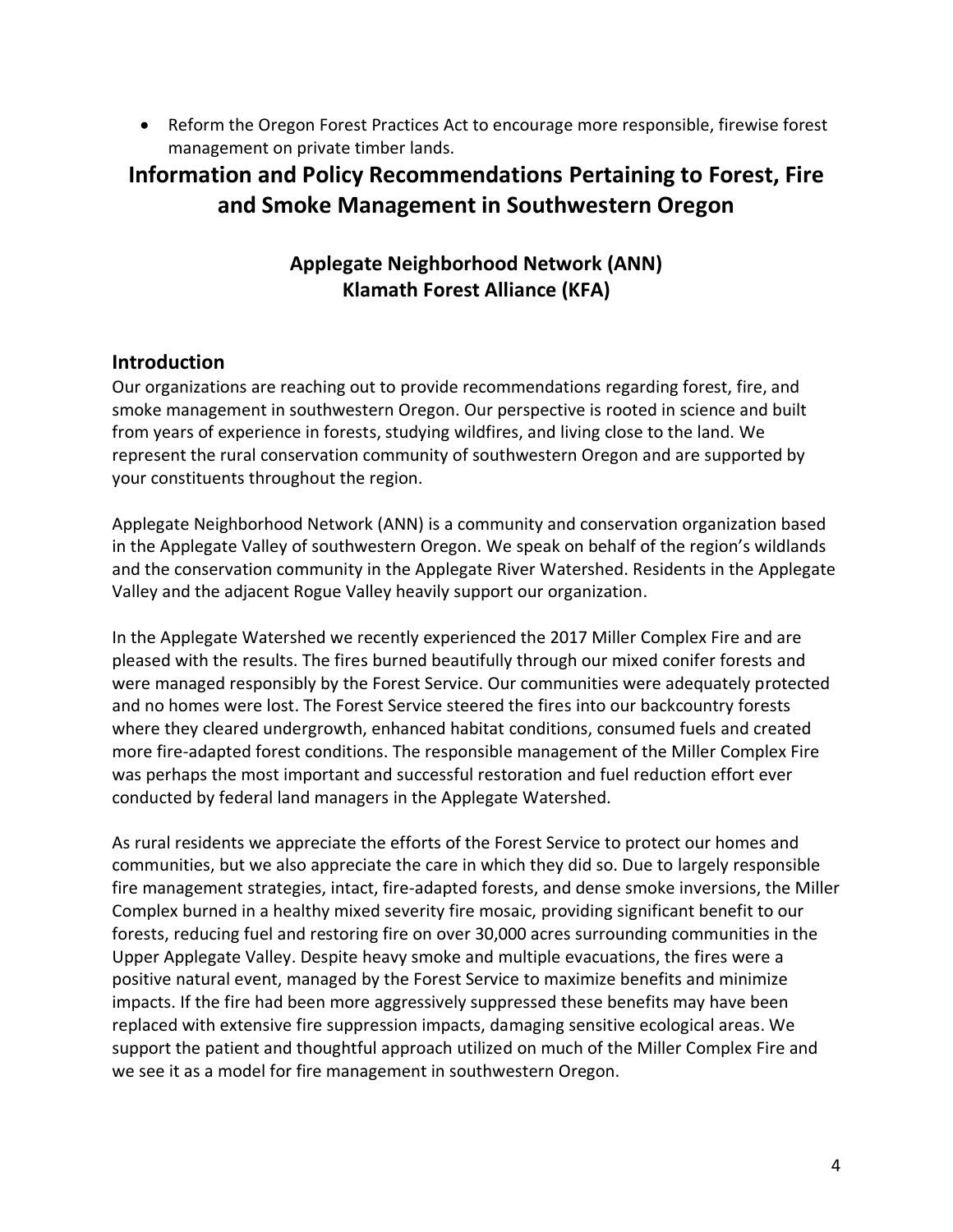For more information on the Miller Complex Fire and its management please read the KFA's Miller Complex Fire Report at the following link:

[https://www.dropbox.com/s/xiduhukhzldiljb/2017%20Miller%20Complex%20Fire%20Report.p](https://www.dropbox.com/s/xiduhukhzldiljb/2017%20Miller%20Complex%20Fire%20Report.pdf?dl=0) [df?dl=0](https://www.dropbox.com/s/xiduhukhzldiljb/2017%20Miller%20Complex%20Fire%20Report.pdf?dl=0)

Klamath Forest Alliance (KFA) is a regional conservation organization with a heavy emphasis on wildfire management, fire ecology, and forest management in the Klamath-Siskiyou Mountains. We currently run two Field Offices, one in Orleans, California on the Mid-Klamath River, and another in southwestern Oregon focused on the Siskiyou Mountains. Many of our staff, volunteers, board of directors and supporters are rural conservationists who have experienced wildfire firsthand; some have even lost their backcountry homes to fire. Many of us have lived in the remote portions of the region for decades and are no strangers to wildfire.

ANN and KFA often work together in the Siskiyou Crest region. We share concerns with the current legislative and administrative approach to forest, fire, and smoke management in Oregon. We believe many of the current proposals are counterproductive, biased towards timber production, environmentally damaging, fail to address the vital issue of home ignition, do not effectively provide for community fire protection needs, and are based on misconceptions about contemporary wildfire and its effects.

We are reaching out to political representatives throughout the state of Oregon to express these concerns and advocate for better outcomes. We hope that progressive politicians in the state will take progressive, forward-looking positions. The decisions made today will either sustain or permanently degrade Oregon's environment.

#### **Contemporary Fire Effects**

The Klamath-Siskiyou Fire Reports Program is the most detailed fire monitoring effort in the West. This innovative program is used to analyze regional wildfires, their effects and management. KFA has published ten major fire reports in the southern Oregon and northern California region since 2012. We are also studying numerous 2018 fires, including the Klondike, Klamathon and Natchez Fires.

Our findings suggest, that from an ecological perspective, much of the wildfire activity in our region has been highly beneficial and has restored natural process (i.e. fire) to millions of acres in the Klamath-Siskiyou Mountains. Recent fires have actively thinned forests, enhanced wildlife habitat, invigorated native plant communities, and maintained fire resilience. They have also done so more effectively and often at a lower per acre cost, than any well-intentioned habitat restoration project in the region. If managed responsibly, these benefits can be achieved while suppressing wildfires or by managing them for resource benefit.

The Klamath-Siskiyou Mountains support a mixed severity fire regime, predicated largely by localized weather patterns, dense smoke inversions, complex topography, slope position, aspect and vegetative structure. Contemporary wildfires in the Klamath-Siskiyou region are burning in a complex pattern of fire severity consistent with historic conditions and precedents.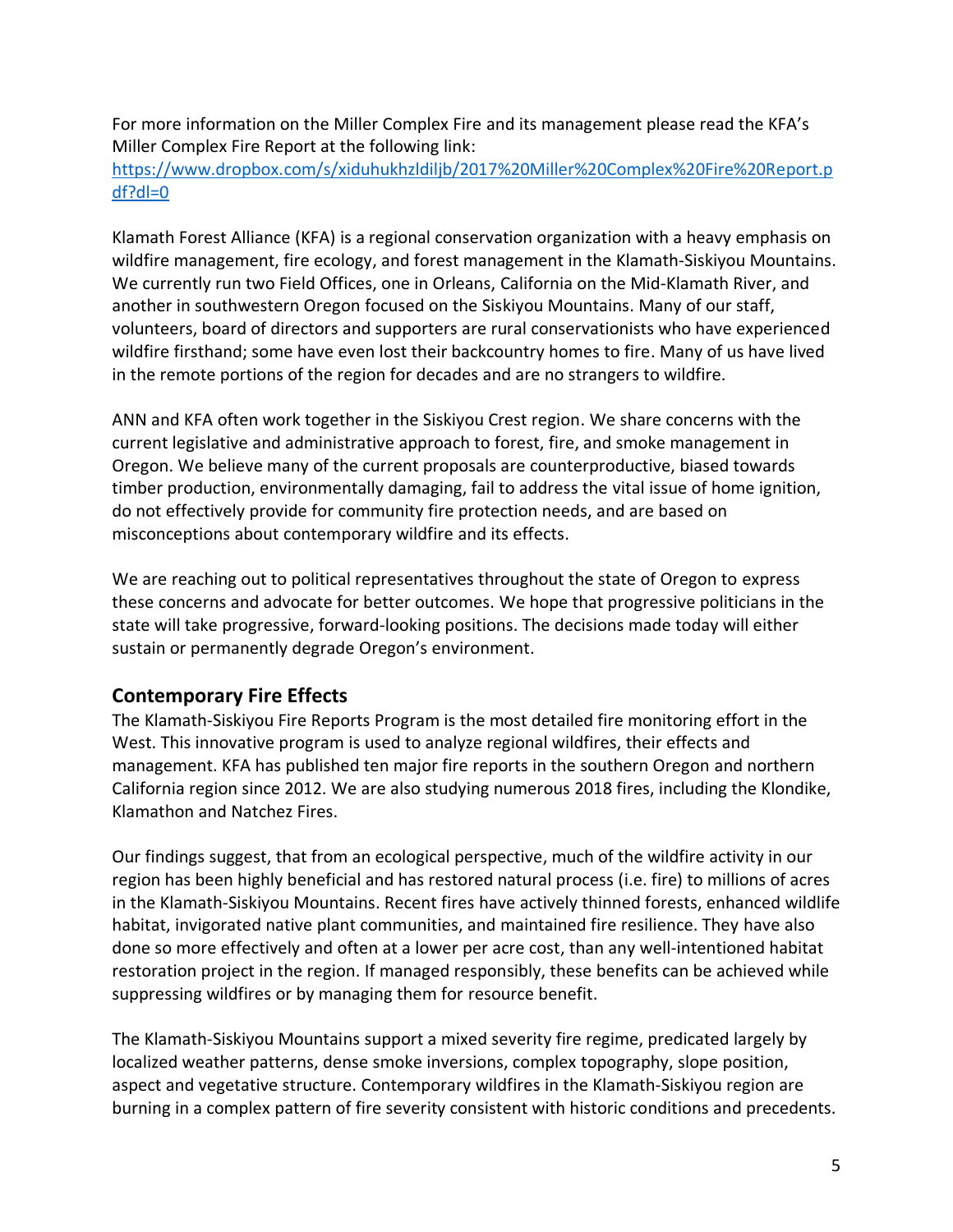Recent wildfires have enhanced the region's world-class biodiversity by maintaining many fire resistant forests with low severity fire and regenerating plant communities adapted to high and moderate severity fire effects.

Although weather is the overriding factor, fire severity tends to be lower in the canyon bottoms and on north- and east-facing slopes where fire resistant forests often sustain vast understory burns or patchy mixed severity fires. On south- and west-facing slopes fires tend to burn with more intensity, regenerating patches of montane chaparral, mixed hardwood stands and high elevation forests. (Taylor & Skinner. 1998).

Significant acreage burned throughout southern Oregon in 2018. The duration of the fires and the heavy smoke they created have generated significant controversy, yet most of the fire behavior was quite moderate, creating beneficial, characteristic, and largely low severity fire effects. Much of the area "treated" (to use restoration terminology) by these wildfires was also extremely remote, rugged and ecologically sensitive. These areas are inappropriate for manual fuel treatments, and due to topography, terrain, safety and access issues, will not be treated with prescribed fires; instead, in these remote areas, wildfire is doing the work for us. Despite the smoke, which we understand is a socio-economic problem, and perhaps partially on account of the heavy smoke inversion, the fires were quite moderate in their severity during the 2018 fire season.

| Fire:               | Low Severity | <b>Moderate Severity</b> | <b>High Severity</b> |
|---------------------|--------------|--------------------------|----------------------|
| 2012 Fort Complex   | 68%          | 27%                      | 5%                   |
| Fire                |              |                          |                      |
| 2013 Big Windy Fire | 89%          | 10%                      | 1%                   |
| 2014 Whites Fire    | 65%          | 30%                      | 5%                   |
| 2014 Happy Camp     | 77%          | 22%                      | 1%                   |
| Fire                |              |                          |                      |
| 2014 Beaver Fire    | 66%          | 28%                      | 6%                   |
| 2015 Buckskin Fire  | 72%          | 22%                      | 8%                   |
| 2016 Gap Fire       | 67%          | 26%                      | 8%                   |
| 2017 Miller Complex | 66%          | 27%                      | 7%                   |
| Fire                |              |                          |                      |
| 2017 Eclipse Fire   | 74%          | 18%                      | 8%                   |
| 2017 Salmon August  | 60%          | 25%                      | 15%                  |
| Fire                |              |                          |                      |

Figure 1. The severity of contemporary wildfires in southern Oregon and northern California studied by KFA's Klamath-Siskiyou Fire Reports Program.

\*Fire Severity is measured in soil burn severity, the most common and publicly available measure of fire severity provided by the Forest Service.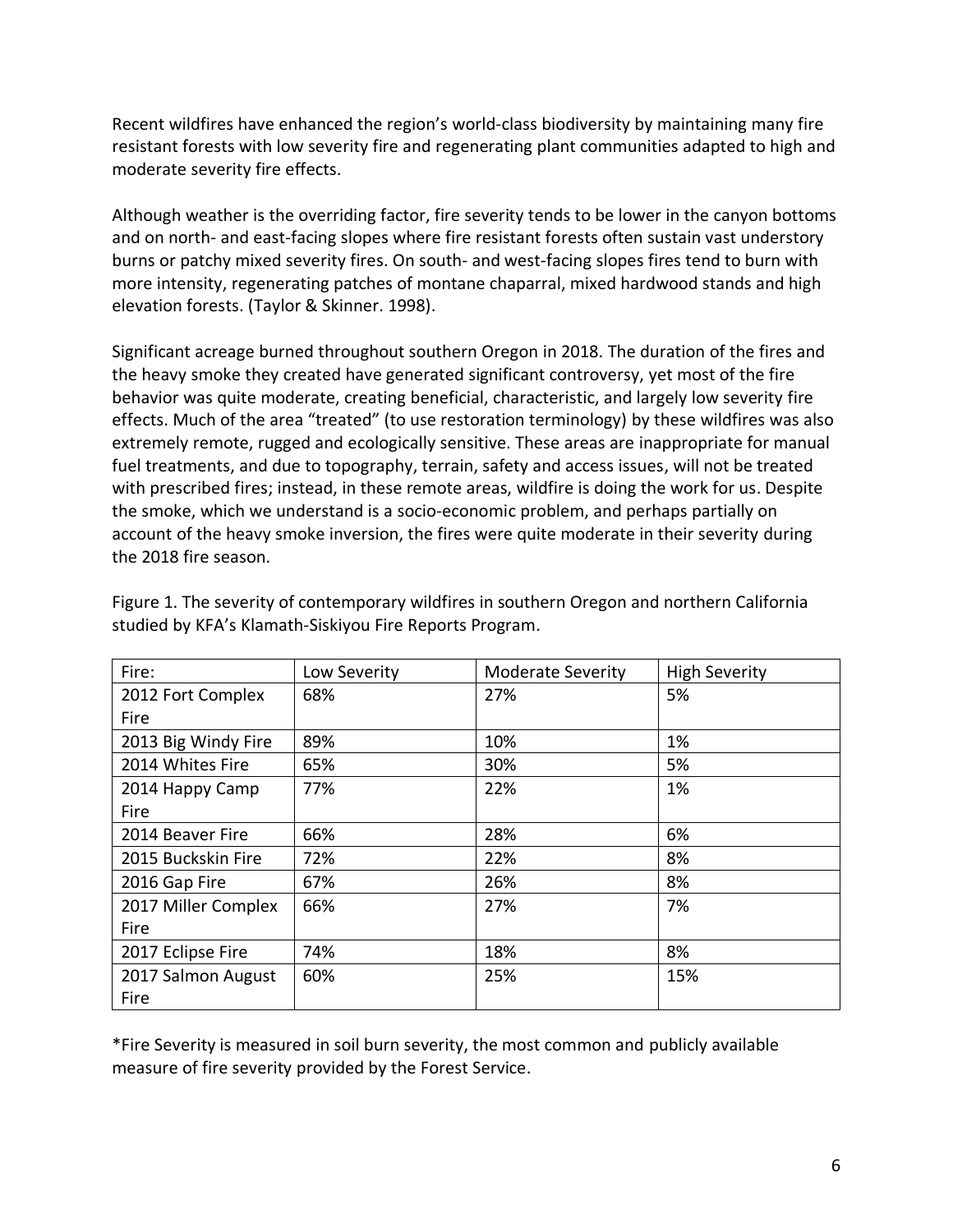| Fire:                | Low Severity | Moderate Severity | <b>High Severity</b> |
|----------------------|--------------|-------------------|----------------------|
| Klondike/Taylor Fire | 78%          | 20%               | 2%                   |
| Natchez Fire         | 76%          | 23%               | 1%                   |
| Miles Fire           | 68%          | 21%               | 3%                   |

Figure 2. The fire severity for 2018 Fires in southern Oregon and northern California

Figure 3. Fire Severity in Recent Wildfires



*A-Fort Complex Fire; B-Big Windy Fire; C-Whites Fire; D-Happy Camp Fire; E-Beaver Fire; F-Buckskin Fire; G-Gap Fire; H-Miller Complex Fire; I-Eclipse Fire; J-Salmon August Fire; K-Klondike/Taylor Fire; L-Natchez Fire; M-Miles Fire*

For more information: [www.klamathsiskiyoufirereports.org](http://www.klamathsiskiyoufirereports.org/)

## **The Connection Between Smoke and Fire Severity**

Although smoke and air quality are significant socio-economic concerns, it must also be acknowledged that a direct connection exists between dense smoke and low to moderate fire severity. The development of dense smoke inversions is often heavily influenced by the steep topography of the region and strong temperature differentials. Smoke inversions are a function of our climate and environment and are associated with significant moderating effects on wildfire behavior.

Dense smoke inversions from large wildfires often become trapped between air masses and fill valleys or canyons with smoke in southern Oregon and northern California. The sun cannot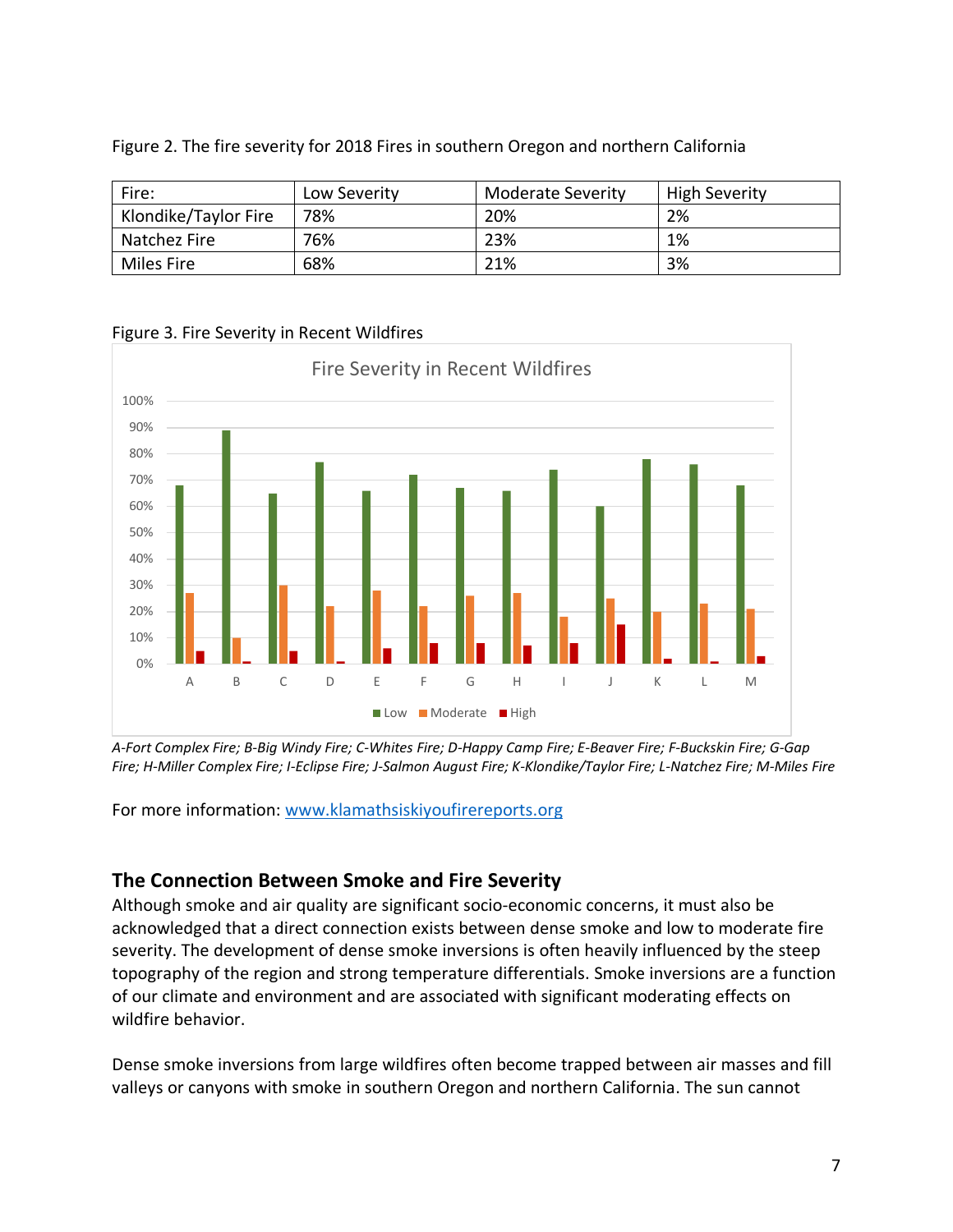effectively penetrate the dense smoke, reducing solar radiation below the trapped smoke layer. By reducing solar radiation, ambient air temperatures drop, relative humidity rises, fuel moisture content responds and fire behavior is naturally reduced. (Robuck 1988; Estes et al. 2017; Miller et al. 2012). This condition can become self-reinforcing because dense smoke layers strengthen the cooling effect, which in turn stabilizes the inversion (Estes et al; Robuck 1988; Skinner et al. 2006). Often associated with minimal air movement and stable atmospheric conditions, smoke inversions can last for weeks or even months dampening fire behavior on the landscape scale. (Estes et al. 2017; Miller et al 2012; David et al. 2017).

Large lightning events like we had in southern Oregon in 2017 and 2018 are often associated with multiple wildfire ignitions and heavy smoke inversions that challenge nearby communities. Recent research conducted in northwestern California demonstrates that persistent smoke inversions are one of the most dominant factors affecting fire severity in our region (Estes et al. 2017; Gabribinski-Parker 2005). Smoke inversions are a natural feature of our regional fire regime and help to create the diverse mixed severity fire mosaic so important for our region's biodiversity. (Martin and Sapsis. 1992).

For the past two summers heavy smoke inversions have impacted local communities and economies in southern Oregon. Despite the claims of "catastrophic" fire perpetuated by the timber industry, ODF, and others, fire behavior was actually moderated by stable, long lasting smoke inversions during most of 2017 and 2018. The impact of dense smoke pooling in valleys and canyons can create short-term impacts to public health and economies, but can also provide long-term benefits by maintaining fire adapted habitat conditions, landscape scale vegetation mosaics, biodiversity, our landscape's wild natural character and beautiful scenic qualities. This in turn has significant benefits to Oregon's outdoor recreation and tourism economy.

#### **Smoke and Salmon**

The Klamath-Siskiyou Mountains have evolved with large wildfires and persistent smoke inversions. Recent research conducted on the Klamath River shows that dense smoke inversions not only moderate fire severity, they can also reduce stream temperatures and improve habitat conditions for anadromous fisheries throughout large landscapes. Smoke induced reductions in stream temperatures are often sustained during the critical periods of late summer and early fall, when stream flows are low and water temperatures are elevated to critical levels (David et al. 2018). During this period, fisheries and other aquatic species are especially vulnerable to temperature related stressors. The role of fire and smoke in maintaining healthy fisheries, water quality and habitat is only now being discovered. Many of our native aquatic species, including anadromous fisheries, are cold water adapted and dense smoke inversions "may be a mechanism for climate change resilience" in aquatic ecosystems (David et al. 2017).

Wildfire can directly benefit riparian habitats by recruiting large snags along riparian corridors, depositing significant pulses of large wood directly into streams, and increasing stream flows by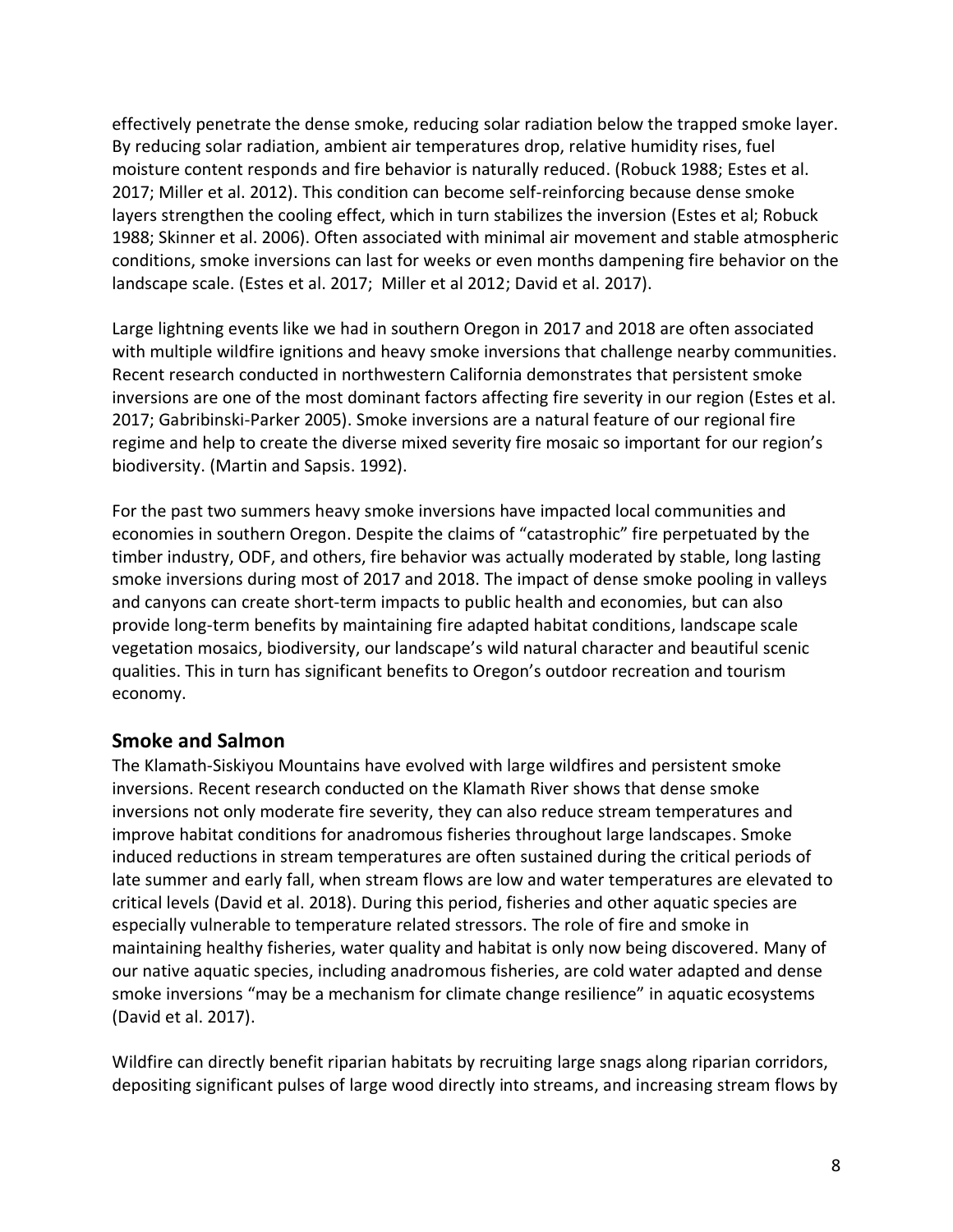reducing evapotranspiration through vegetation mortality. Smoke, as noted above, provides indirect benefits to water quality and fisheries across the region.

#### **Smoke Management**

Fire and smoke are an inevitable part of our regional environment and ecology. Southwestern Oregon is a Mediterranean climate with pronounced summer droughts, seasonal lightning storms, often widespread lightning ignitions and persistent seasonal smoke inversions. Our main source of wildfire ignition can be attributed to lightning, which often starts wildfires in remote, rugged and mountainous terrain where wildfires cannot be safely or effectively suppressed.

Fire season in southern Oregon also coincides with active fire season across the West, making firefighting personnel and resources extremely limited. In many cases, the resources are simply not available to effectively suppress hundreds of fires spread out across millions of mountainous acres. Often due to the steep topography, dry fuels and inaccessible terrain, fires grow into large conflagrations producing smoke and persistent smoke inversions.

Dense wildfire smoke is not a new development in southern Oregon. In fact, early accounts demonstrate that dense smoke from regional wildfires has been a nuisance since the 1860s. In the pre-suppression era, hundreds of fires would burn throughout the region after large lightning storms, and nearly all forest and fire ecologists agree that forests historically burned more frequently, producing large volumes of smoke in the summer months. Due to aggressive fire suppression, the disruption of indigenous burning, urban development and technological advances in fire suppression, we currently support a growing fire deficit throughout the region. (Littell et al. 2009, Stephens et al. 2007). It is estimated that seven times more smoke emissions were produced in the pre-industrial era than at present (Leenhouse, 1998), leading to smoky skies throughout the West.

Figure 4: Historic documentation of smoke

*"Last Thursday was the smokiest day ever witnessed…The hills less than a mile distant were obscured by the view" -Jacksonville Democratic News, August 14, 1869*

*"Smoky weather has become a nuisance" -Jacksonville Democratic News, September 24, 1870* 

*"The hills are covered with scattered timber, not dense enough to be called forests, or places with shrubby chaparral. The whole of this wild landscape was bathed in a smoky vapor, and the mountains faded in no great distance" -William H. Brewer describing Seiad Valley and the Klamath River in the 1860s*

*"Of the hundreds of persons who visit the Pacific slope in California every summer to see the mountains, few see more than the immediate foreground and a haze of smoke witch even the strongest glass is unable to penetrate" C.H. Merriam, Division of Biological Survey 1898*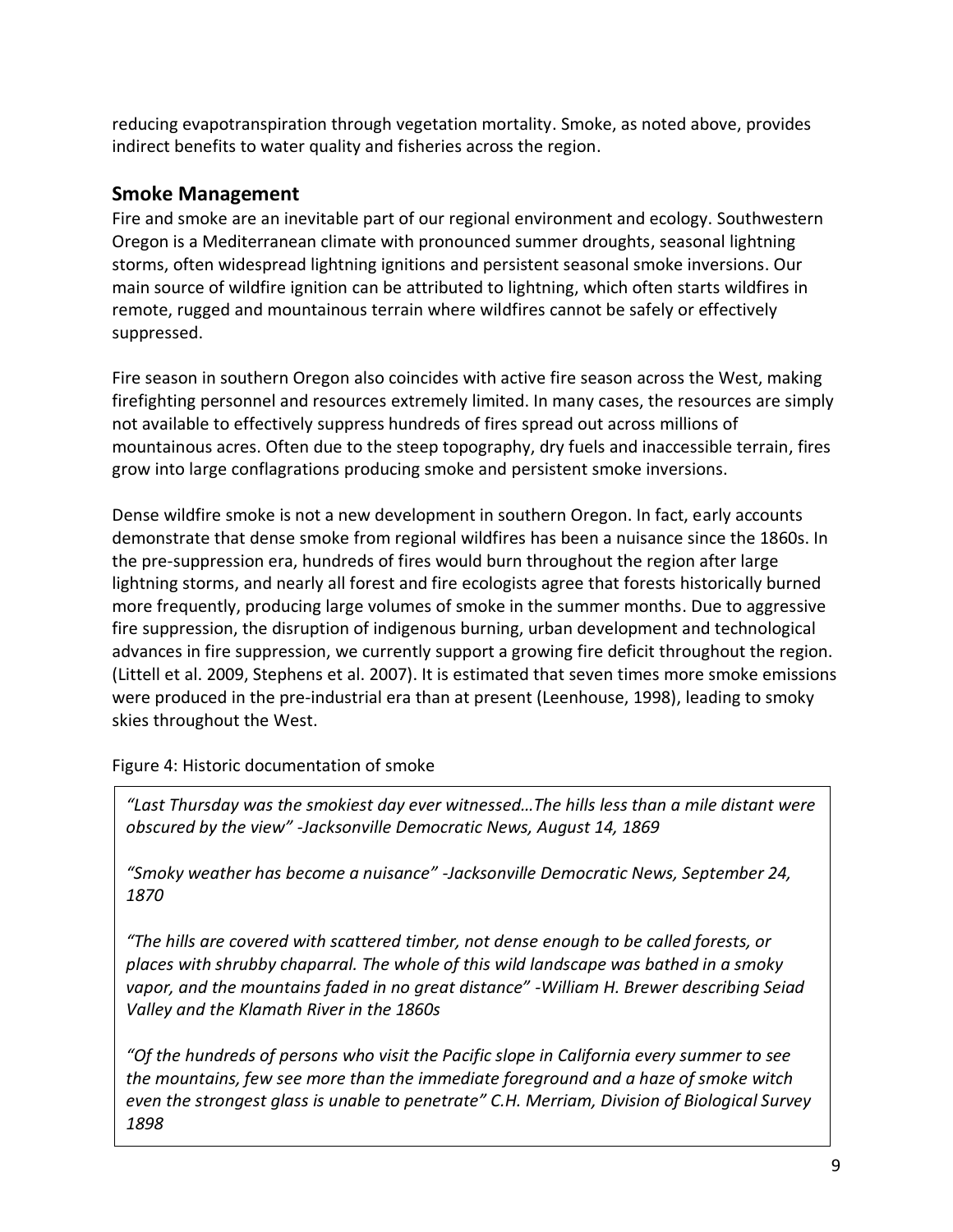While wildfire smoke is temporary and episodic; it can have impacts to human health and the regional economy. It is also a natural event that our communities must expect and plan for. Like hurricanes, tornados, and earthquakes these natural events cannot be completely suppressed, but we can adapt and evolve to better cope with them.

Forest management and fire suppression strategies intended to reduce smoke impacts will likely, at best, put off the inevitable. Because lightning ignitions are random and unpredictable and fuel treatments are temporally limited in their effectiveness, the likelihood of manual fuel treatments or purposefully lit prescribed fires contributing to fire containment or reducing fire severity is between 2% and 8% (Rhodes. 2008).

Because 100% successful wildfire suppression is unattainable and nearly all strategies intended to reduce smoke impacts will produce smoke as well (e.g. backburns or prescribed fire), it is highly likely that smoke from management activities will only create additional impacts. It is also very likely that thinning and fuel reduction treatments will have little impact on the development, growth or spread of large wildfires following region-wide lightning ignitions. For example, on July 15, 2018 over 145 separate lightning ignitions occurred throughout the region and only a handful of those, located in the most remote, inaccessible terrain, grew into large fires. These fires burned largely due to the rugged terrain in which they were lit, not due to the density of the forests or the intensity in which they burned. Many were burning at low severity, but either no crews were available or the terrain did not allow safe engagement for direct fire suppression resources. Large region-wide lightning ignitions overwhelmed the available firefighting resources and will continue to do so.

Although we support the use of prescribed fire and judicious, well placed, manual fuel treatments, we do not believe they will significantly reduce smoke impacts or eliminate summer wildfires in our region. The claims that logging, prescribed burning and manual fuel reduction treatments can or will reduce smoke impacts are slick marketing strategies, and although popular with the public, are not credible forest management strategies supported by scientific data.

#### **Home and Community Fire Protection**

The 2017 and 2018 fire season in southwestern Oregon produced a lot of smoke and political rhetoric, but few homes were lost and communities were generally well protected by federal fire suppression efforts. On the other hand, in California, the past two fire seasons have been deadly and devastating to towns and human communities. The fires in California were quite different than those in Oregon; the two regions support different fire regimes, weather patterns, vegetation and human development patterns, all of which create different outcomes, public safety concerns and fire behavior.

Driven by high winds, extended droughts and extreme fire weather, numerous fires in California burned rapidly through dry grasslands, oak woodlands, and dense chaparral. With little time to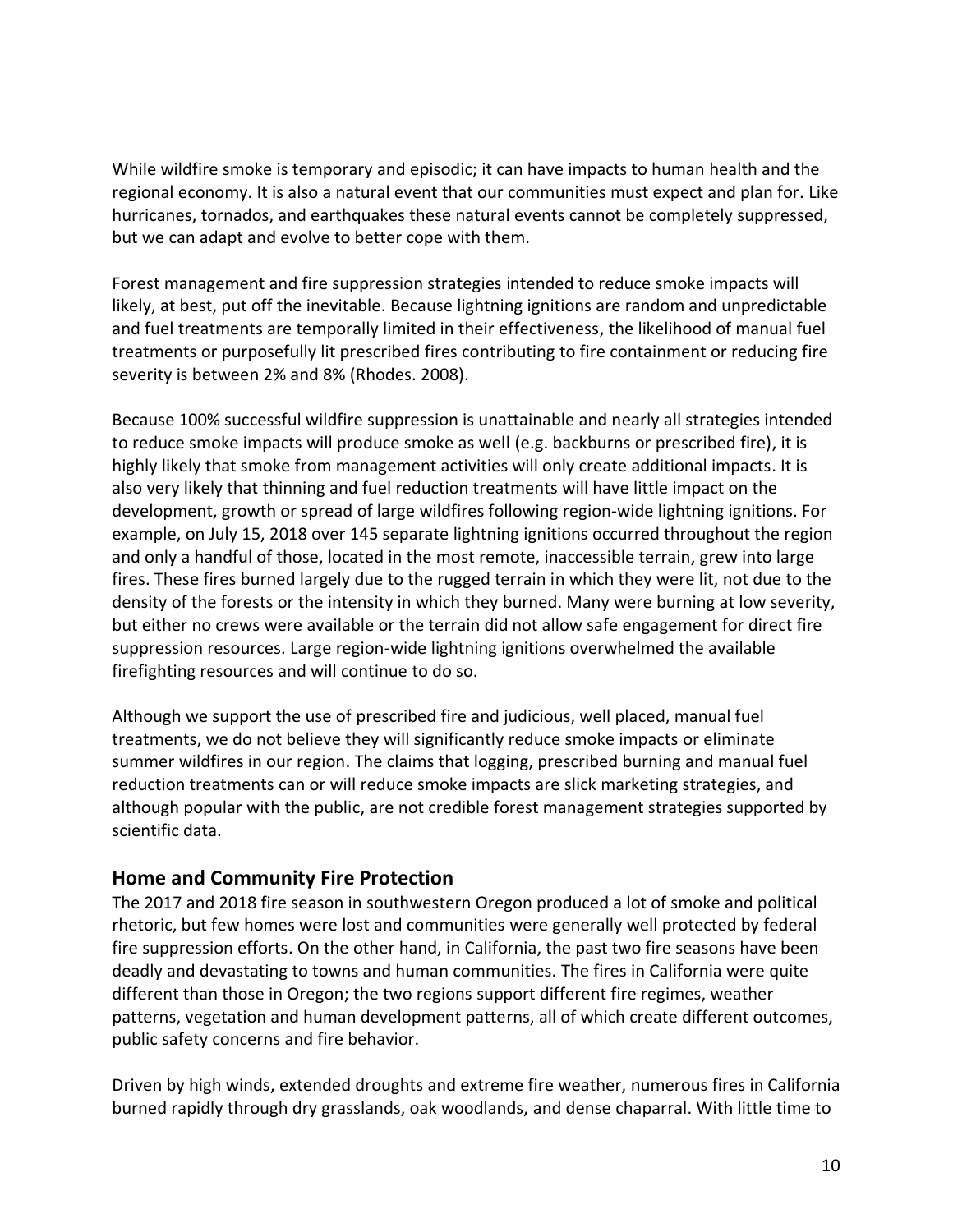evacuate or prepare, ember cast and/or fire fronts descended on whole communities where house-to-house ignition spread the fire across whole neighborhoods. Much of the habitat was not forested or was forested in scrubby fire-dependent pine species like gray pine and/or knobcone pine. These fire-dependent plant communities require periodic, high severity fire and were abundant in the Klamathon, Carr, Woolsey and Camp Fires of 2018, as well as the 2017 Thomas and Tubbs Fires. In California, many of these fire-dependent habitats have been developed into towns, businesses, and high density residential areas, creating substantial levels of wildfire risk and significant home loss in recent years.

In southwestern Oregon, despite the significant acreage burned in the summer of 2018, only three homes were lost in the Miles Fire in the Cascades Mountains. The most damaging fire in our immediate region was the Klamathon Fire, which burned 31 homes, just south of the Oregon border in Hornbrook, California. This fire started in dry, flashy fuels (dry grassland and oak-juniper woodland) within the community of Hornbrook, and pushed by high winds, the fire quickly raced through town and jumped I-5, burning homes, taking a life and closing traffic on the freeway. In California, many of the most damaging wildfires have been human-caused and have burned through non-forest or fire-dependent plant communities. The Klamathon Fire is consistent with this pattern.

In contrast, the 2018 fires in southwestern Oregon began in remote locations and burned through mostly public forestland to the edge of numerous communities. These fires were effectively suppressed at the margin of numerous rural, residential communities, and nearly all the fires that burned adjacent to communities in southwestern Oregon were a result of backburning by fire suppression crews. These controlled backburns protected communities such as Selma, Merlin, Wonder and Wilderville, by starving the fire of fuel as it approached settled areas. The controlled backburns were conducted responsibly and created beneficial fire effects that mimicked natural wildfire effects. They also produced heavy smoke emissions and increased the acres burned. Despite the temporary impacts to air quality and public health, these large backburns were the safest, most effective way to contain the large fires as they expanded towards residential communities.

Fire managers in southwestern Oregon can often, but not always, contain fires burning on federal land before they impact homes and communities. Usually fires burning on public land stay largely on public or private forestland and lead to minimal, if any home losses. The most dangerous fires are often those started within communities as accidental human-caused ignitions. These fires immediately threaten homes and communities, but are being ignored in the policy debate.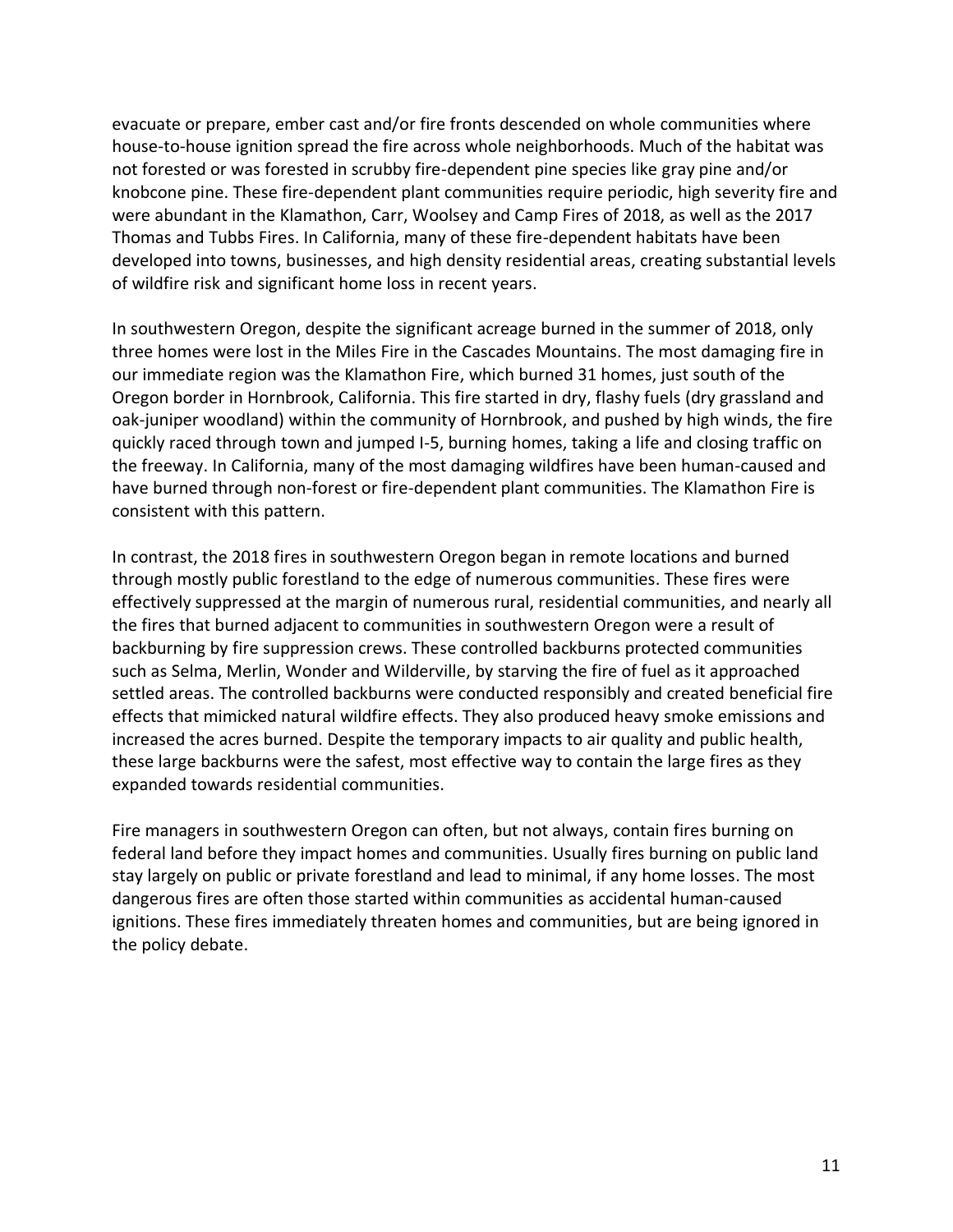In some situations, extreme wind and weather events can push wildfires over containment lines and into surrounding communities. When fire weather is simply too volatile and fire crews cannot keep fires away from homes and communities, or ember cast becomes a significant problem, the most important factor predicating if a home survives a given wildfire event is home ignitability. This includes the materials from which a home is built, how it was constructed, if it was regularly maintained to withstand a wildfire, and what natural or domestic fuels are located in the immediate area (130') surrounding the home. The vast majority of home losses can be attributed to conditions at the homesite itself, not wildland fuels or fire behavior on distant public lands (Cohen. 2000). According to leading wildfire researcher, Jack Cohen, "The WUI fire loss problem can be defined as a home ignitability issue



*A neighborhood in Paradise, California consumed by the Camp Fire. As the photo demonstrates, it was not high severity fire effects that threatened this community because significant stands of live trees surround the neighborhood. The image shows that house-to-house ignition, likely started by ember cast, can be attributed to the extensive home loss in this community. Backcountry thinning would do nothing to protect this community, but a focus on reducing home ignitability could have reduced home loss.* 

*Photo credit: Google Earth*

largely independent of wildland fuel management issues" (Cohen. 2000).

A recent Forest Service Briefing Paper exploring home loss and wildfire management concerns in the Pacific Northwest also came to two very important conclusions: 1) Fire intensity in areas distant from homes has little influence on home loss. 2) "USFS land is not the dominant contributor to overall housing-unit exposure in the Pacific Northwest. Fires with the potential to affect housing units tend to start near housing units, and the land surrounding housing units is generally not USFS ownership".

This same study identified Medford, Oregon as the third highest in "Community Exposure Ranking." Interestingly, there is very little public land adjacent to Medford,

Oregon, but there are significant tracts of dry, non-forest fuels on private land. In fact, of the 24 southwestern Oregon communities listed in Oregon's top 50 communities exposed to wildfire risk, only 7 have significant interface with public lands (Ashland, Williams, Cave Junction, Selma, Ruch, Takilma, and Trail) (Scott 2018).

Despite having much more bearing on home loss and public safety, private lands and homesite ignitability are receiving far less attention from lawmakers than federal land management. Currently many of these vulnerable communities are ignored in the policy debate. More needs to be done to protect these communities from fire. That work must be done within our communities and around our homes, not in our backcountry. Public land logging and manual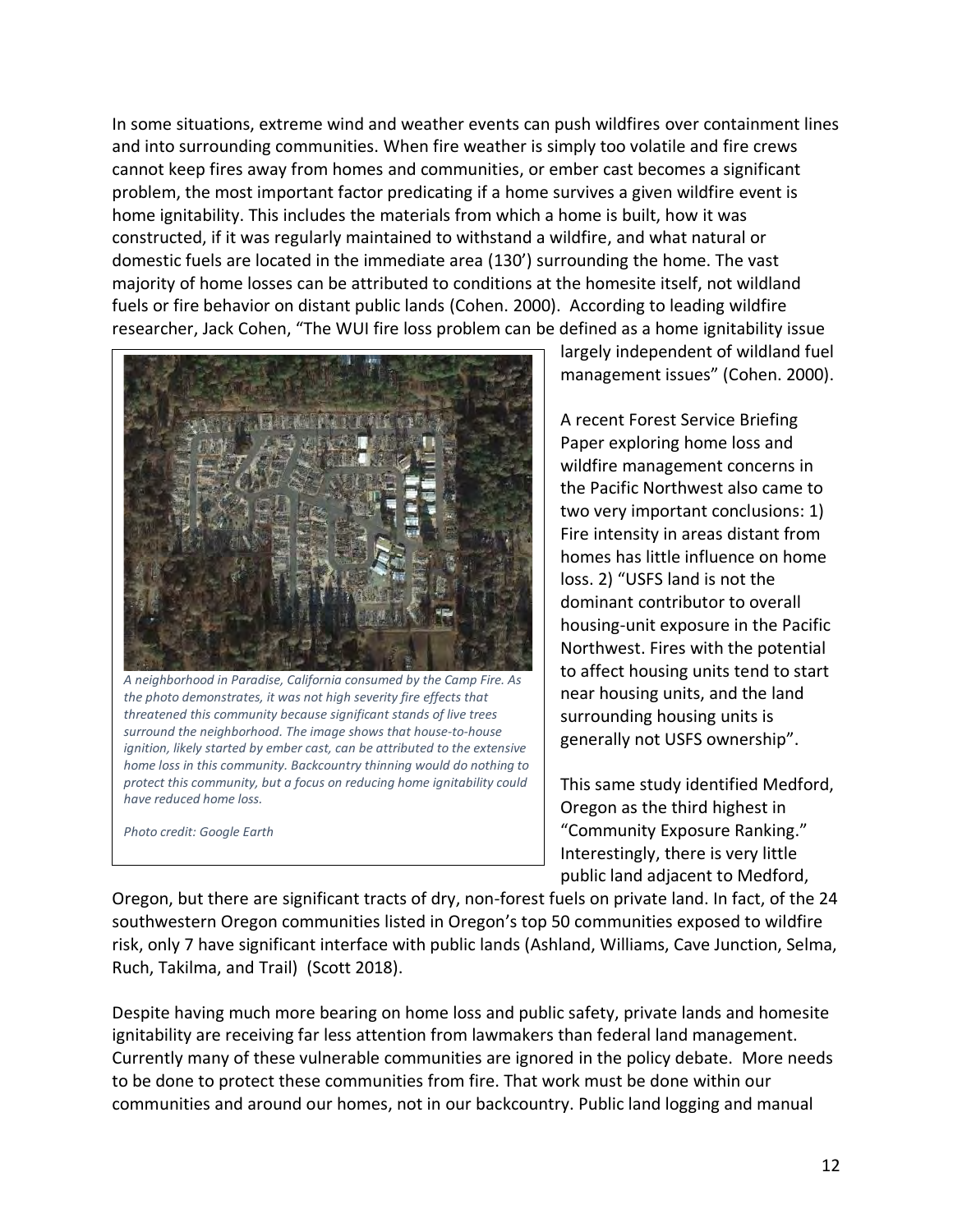fuel reduction projects are receiving a disproportionate emphasis in this debate, to the detriment of community fire protection needs.

We support a strong emphasis on working from within communities to make homes, buildings and infrastructure more fire wise. Some call this "Home Hardening," which consists of a combination of home ignition mitigation and defensible space work within 130' of homes and other buildings. If public safety and home loss are concerns, public policy must reduce home ignitability and increase community fire planning and maintenance to facilitate safe and effective evacuations and community safety zones. Human lives, communities and property should be our first priority.

We also support targeted thinning and prescribed fire treatments in strategic locations immediately surrounding communities. If these treatments are to be effective, they must include both public and private lands within a ¼ mile of residential lands. In many cases, private ranch lands, rural residential lands and private timberlands surrounding communities may need to be prioritized for treatment. These strategically managed fuel load reduction zones can be locations to both ignite periodic prescribed fires and to aid containment in future fire suppression operations. Land managers should work with willing landowners to focus resources on the most effective community fire protection measures possible including those within the communities and immediately surrounding them.

#### **Current Federal Forest Management**

The current assumption by policy makers is that "active management" meaning landscape scale logging (e.g. thinning) and prescribed fire will reduce fire risks and protect nearby communities. We support some these actions, if they are truly intended to facilitate more fire-safe communities; however, many of the projects recently proposed by the BLM and Forest Service as "fuel reduction" or "restoration" thinning will not achieve these goals. Most of these projects are located far from communities at risk and have included old forest logging, the removal of large, fire resistant trees, the dramatic opening of forest canopies, and in turn significantly increased brush and vegetative response.

Not all federal timber management is "restoration" or provides for fire resilience. In many situations, regional timber sales have been documented to increase fuel loading and reduce resilience to natural disturbance processes such as wildfire, bark beetles, severe droughts, storms, etc. For example, the BLM recently proposed the Clean Slate Timber Sale outside Selma, Oregon and the Griffin Halfmoon Timber Sale near Howard Prairie Lake. Both timber sales were approved during the 2018 fire season, yet they included logging in old-growth stands, the removal of large, fire resistant trees, and extreme canopy cover reductions to between 15% and 30%. Both timber sales proposed replanting the units following logging operations, creating plantation-like stands of young, even-aged trees shown to increase fire severity (Zald. 2018, Odion. 2004). According to the BLM, these stands "…could exhibit higher flame lengths, rates of spread and fire intensity. Fires started within these stands could be difficult to initially attack and control. For five to 20 years following planting, the overall fire hazard would increase in these stands"(Clean Slate EA P. 192, Griffin Halfmoon EA P. C-17).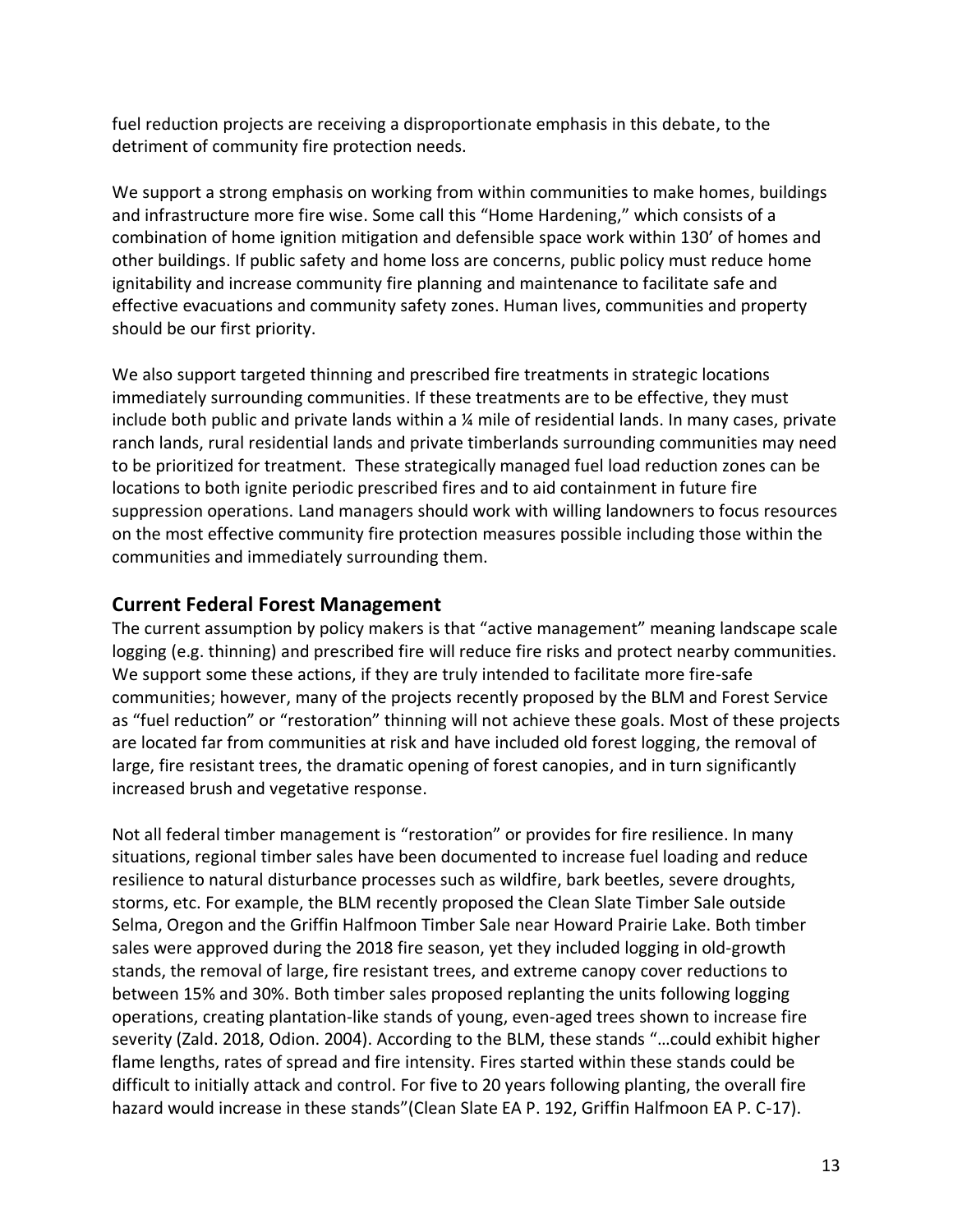Many of the recently proposed or implemented timber sales on federal lands would similarly impact fire resistance and fuel loading by removing large trees, logging currently fire resistant stands, removing excessive levels of canopy cover or creating highly volatile plantation stands. This includes the Upper Briggs Restoration Project and the Chetco Bar Fire Salvage Project on Rogue River-Siskiyou National Forest land, as well as the Pickett West Timber Sale, the Nedsbar Timber Sale, Sterling Sweeper Timber Sale, Bald Lick Timber Sale, O'Lickety Timber Sale, Cheney-Slate Timber Sale and many other timber sales recently implemented on BLM land. These timber sales are actually reducing fire resilience, while impacting important public lands, wildlife habitat, biodiversity and wildlands.

#### **Private Industrial Forest Management**

Private industrial timberland in Oregon is predominantly managed through even-aged, clearcut logging. Large swaths of forest are often cleared of all vegetation and each successive logging operation is followed by plantation development. Under this form of management, conifers (often Douglas fir or ponderosa pine) are planted in a high density grid. Hardwoods and shrubs are often treated with herbicides utilizing aerial herbicide application or more targeted "hack and squirt" applications. Hack and squirt treatment involves killing trees by physically injecting then with herbicides. Hack and squirt treatments have been banned in Mendocino County, California due partially to concerns with increased fire risks.



*An example of fire behavior in clearcut and closed forest habitat in the 2013 Douglas Fire Complex in southwestern Oregon.*

*Photo credit: Inciweb*

The Oregon Forest Practices Act currently encourages logging companies to significantly increase fire risks throughout the state. Under the Oregon Forest Practices Act logging companies can leave excessive amounts of activity slash strewn across the landscape. This slash increases future fire intensity. Likewise, herbicidekilled hardwoods fall to the forest floor to become ground fuel, and dense conifer plantings, as well as the natural regeneration associated with canopy removal and ground disturbance, combine to create uncharacteristically flammable fuel loads. The heavy fuel continuity in these stands can create extreme fire effects, threatening nearby

communities and public land, while increasing fire severity (Keys. 2000).

Although these plantation stands are the most flammable portions of the landscape, the Oregon Forest Practices Act encourages their development across many thousands of acres each year. According to research conducted in the 2013 Douglas Complex in southwestern Oregon, plantation stands burned more severely than in adjacent unmanaged stands (Zald.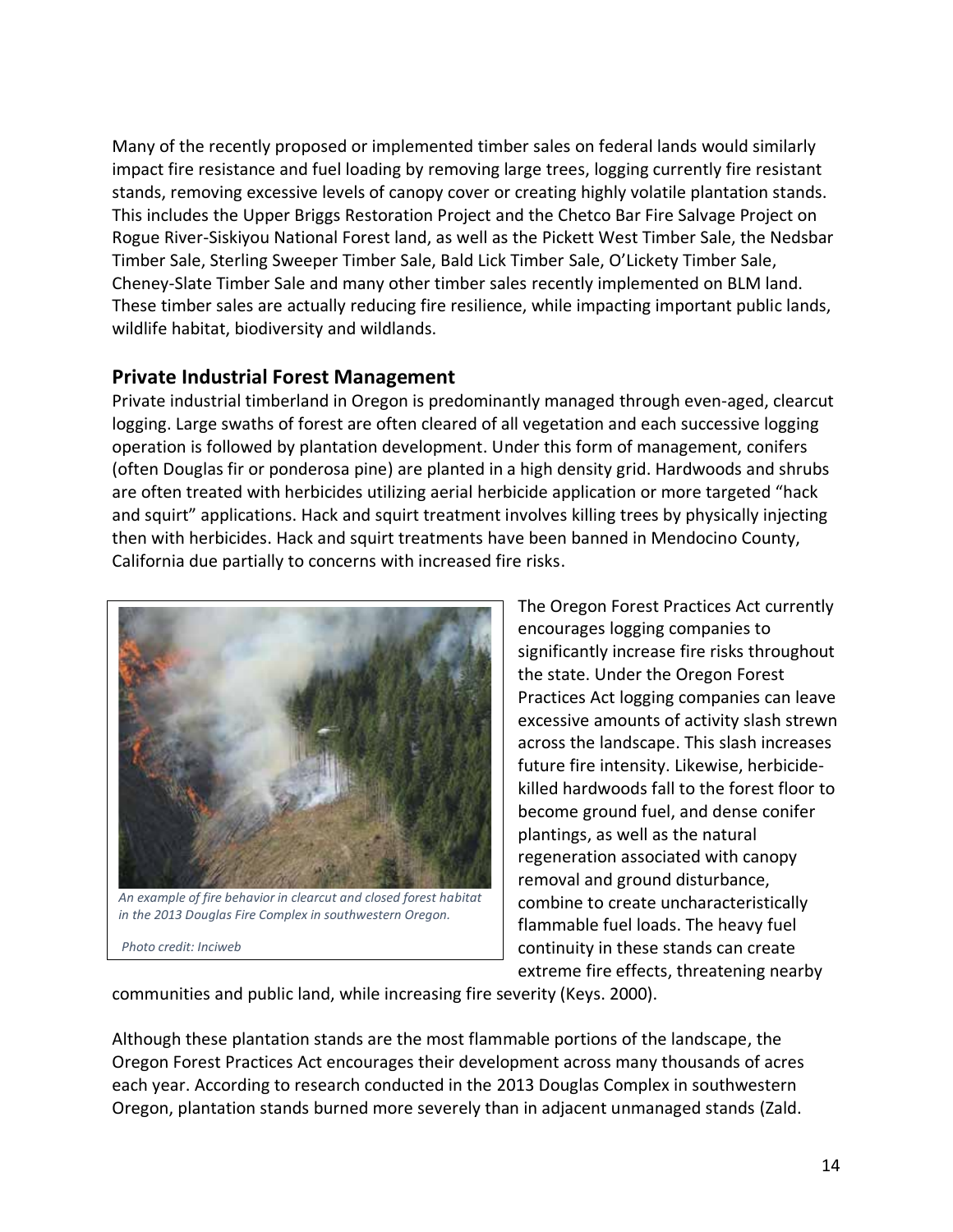2018). Research throughout the Klamath-Siskiyou Mountains demonstrates higher levels of fire severity in plantation stands (Harma 2003. Odion 2004, Weatherspoon & Skinner, 1995).



*An example of increased fire severity associated with even-aged, plantation management and clearcut logging in the 2013 Big Windy Fire on the lower Rogue River. Notice the complete mortality within the clearcut and low severity effects in the adjacent unmanaged forest habitats.*

Although private timber companies often create explosive fuel loads through evenaged management, they financially benefit from federal and state fire management. In many cases, the public expends large sums of money to protect private timber resources from wildfire. Yet following a wildfire of any severity, emergency post-fire harvest permits approved by ODF and allowed under the Oregon Forest Practices Act, encourage clearcut logging and plantation establishment. This is the most common response to wildfire by industrial landowners and has been shown to significantly increase future fire risks.

It is time for Oregon's private timberlands

to do their part and manage their forestlands for timber and fire resilience. We believe that legislators should consider reforms to the Oregon Forest Practices Act requiring timber companies to implement longer harvest rotations, discontinue herbicide applications, conduct only selective logging in fire prone areas, retain large diameter, fire resistant trees, eliminate loopholes encouraging clearcut post-fire logging and more stringently regulate the removal of activity slash for all timber harvest permits.

#### **Current Fire Management Proposals**

The current proposals being discussed to completely suppress all wildfires during the summer months are unrealistic and will contribute to the buildup of forest fuels associated with fire suppression. Full suppression of all wildland fires is unrealistic because of the rugged, inaccessible terrain and the often widespread lightning ignitions in our region. When hundreds of lightning ignitions occur throughout the region, fire crews are quickly overwhelmed and often the most remote, inaccessible fires become large conflagrations.

Many of our wildfires grow large because direct attack is simply too dangerous for fire crews or the region's fires are simply too numerous to successfully put them all out at minimal acreage. Both the 2017 and 2018 fire seasons demonstrate this point. Fire managers were not letting fires burn, rather they did not have the resources available to contain all the fires while relatively small. In some situations, resources are available, but the specific resources needed for our rugged terrain are not available to local fire managers.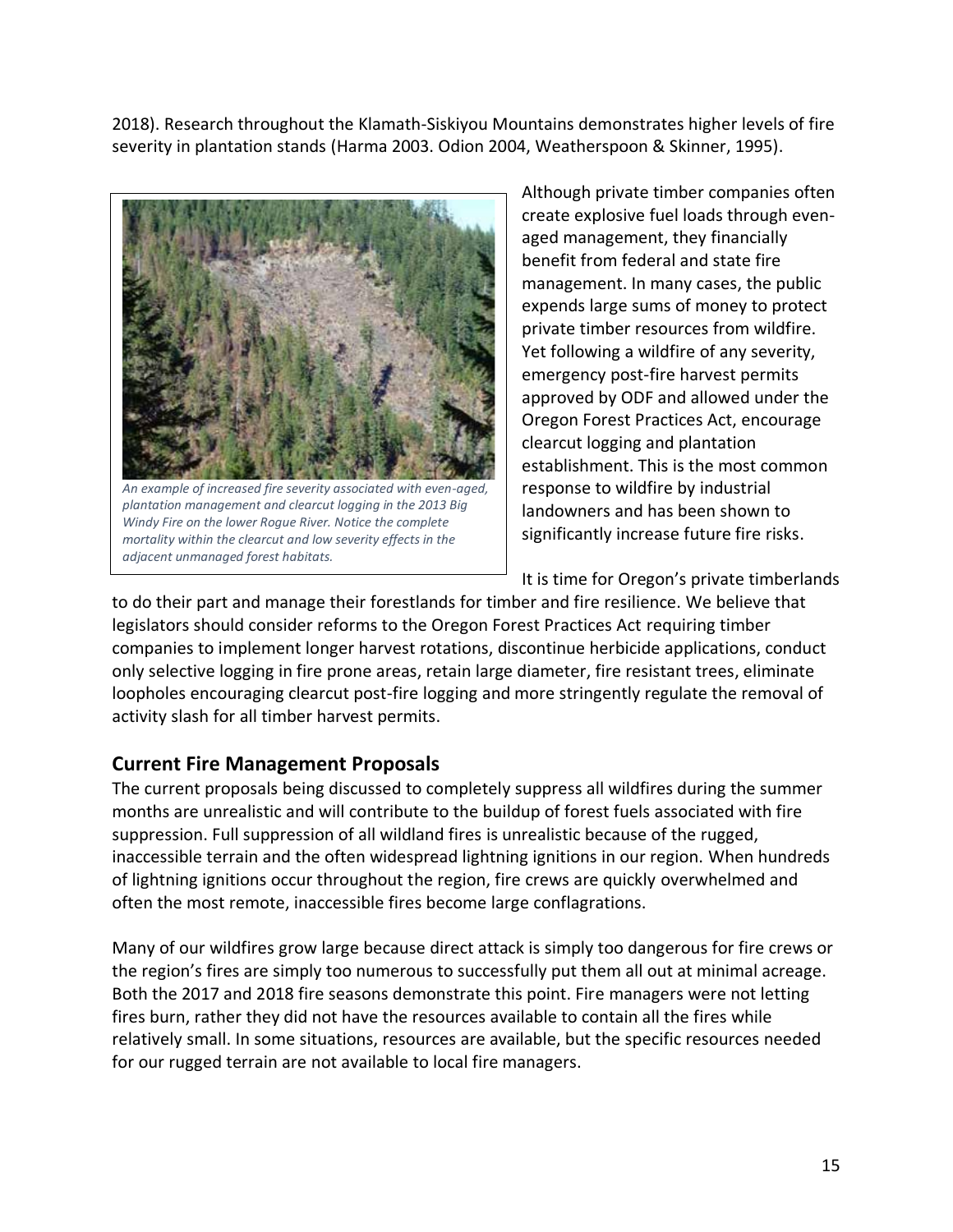

*Mountain during suppression of the 2018 Klondike Fire.* 

*Photo credit: Inciweb*

Fire suppression is not a benign activity, and the level of fire suppression being called for by politicians, the timber industry, the Oregon Department of Forestry (ODF) and media outlets like the Medford Mail Tribune, comes with significant impacts to our watersheds, forests, wildlife, and wildlands. These impacts would increase under current proposals but are not being publicly discussed. The physical impacts associated with ODF style fire suppression on all federal lands would likely entail building hundreds of miles of bulldozed fireline, cutting

thousands of old-growth trees and snags in backcountry firelines (i.e. linear clearcuts), removing vegetation across vast areas, building large bulldozed safety zones, staging areas and helicopter landing pads, applying hundreds of thousands of gallons of fire retardant (which is toxic to aquatic species), and extensive damage to environmentally sensitive areas such as wilderness areas, national parks, botanical areas and old-growth forests. These impacts can and should be avoided on sensitive federal lands, while effectively protecting homes and communities from wildland fire.

Although some are praising the Oregon Department of Forestry for their suppression response, they are also well known for the extensive environmental impacts that they create while suppressing fires. For example, ODF crews bulldozed over 30 miles of fireline, east to west, across the Soda Mountain Wilderness Area in the Cascade-Siskiyou National Monument while suppressing the 2018 Klamathon Fire. Although almost none of this fireline was utilized for direct containment of the fire, it will leave long-lasting impacts on an otherwise intact wildland habitat. These impacts include the bulldozing of rare plant



*A dozerline built into the Soda Mountain Wilderness during suppression of the 2018 Klamathon Fire. This fireline was not used for containment and was located over 2.5 miles from the nearest active fire perimeter.* 

populations, streams, Native American archeological sites, recreational hiking trails and important wildlife habitats. These were the very types of impacts protection of the Cascade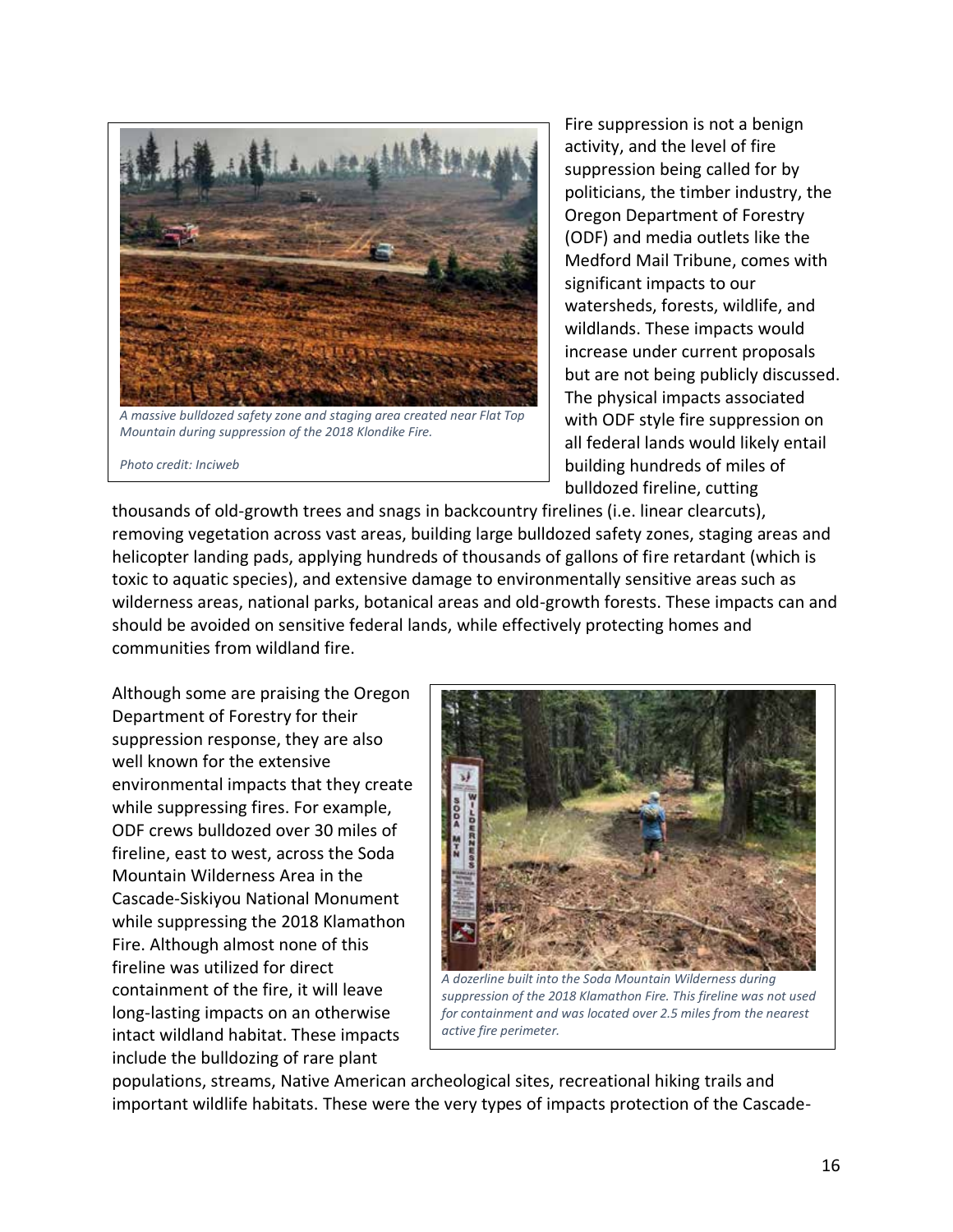Siskiyou National Monument was designated to prevent. Additionally, similar impacts were sustained in the Siskiyou Wilderness Area, the Kalmiopsis Wilderness, and numerous Roadless Areas this summer due to overly aggressive, and in many cases entirely unsuccessful or unnecessary, fire suppression actions.

By promoting aggressive fire suppression on all fires, these impacts would exponentially grow more severe. An aggressive suppression response often leads to the implementation of suppression actions with low probabilities of success. In many cases, these actions create unnecessary ecological impacts and compromise firefighter safety, while facilitating little to no increase in fire containment.

Aggressive fire suppression has also been shown to create substantial impacts to native forest communities by eliminating fire cycles, increasing fuel loads, shifting species composition and encouraging increasingly more flammable landscapes. Suppressing all fires will not only compound current impacts associated with fire suppression, but it is physically impossible given the climate and terrain of southwestern Oregon.

Many fire managers and scientists agree that managed wildfire must be part of any responsible and realistic forest restoration strategy. Due to physical, administrative and societal constraints, prescribed fire and manual thinning will never "treat" the acres required to actually affect fire behavior, fire spread or smoke production on the landscape scale. In fact, Forest Service fire managers have publicly stated that portions of the southwest Oregon landscape are simply too rugged and inaccessible for the safe and effective use of prescribed fire. Only managed wildfire has the capacity to "treat" much of the rugged, remote terrain commonly found throughout southern Oregon.

Given the ecologically beneficial effects of contemporary wildfires and the inability to otherwise treat many of these remote, rugged locations, managed wildfire is the most viable, responsible and fiscally prudent option available to land managers. Progressive fire management policy includes the support of "Appropriate Management Response" in all wildland fires, allowing land managers the flexibility to restore habitats with wildland fire.

### **Aggressive Suppression and Firefighter Safety**

Portions of the southwestern Oregon landscape are simply too dangerous to utilize aggressive, direct attack fire suppression methods. It is extremely important to acknowledge the significant exposure to risk that firefighter personnel must take on, when aggressively suppressing all wildfires. Many of the fires that grow large in southwestern Oregon start in locations that pose significant risks to fire crews. For example, experienced smoke jumpers were rappelled into the 2002 Biscuit Fire, the 2017 Chetco Bar Fire and the 2018 Klondike Fire in the Kalmiopsis Wilderness Area when these fires were small, but on each occasion fire crews called off direct attack suppression efforts due to unacceptable firefighter safety risks and a lack of acceptable escape routes. These were not "let burn" fires, they were simply too dangerous to suppress at minimal acres and a more indirect approach was necessary to meet containment needs and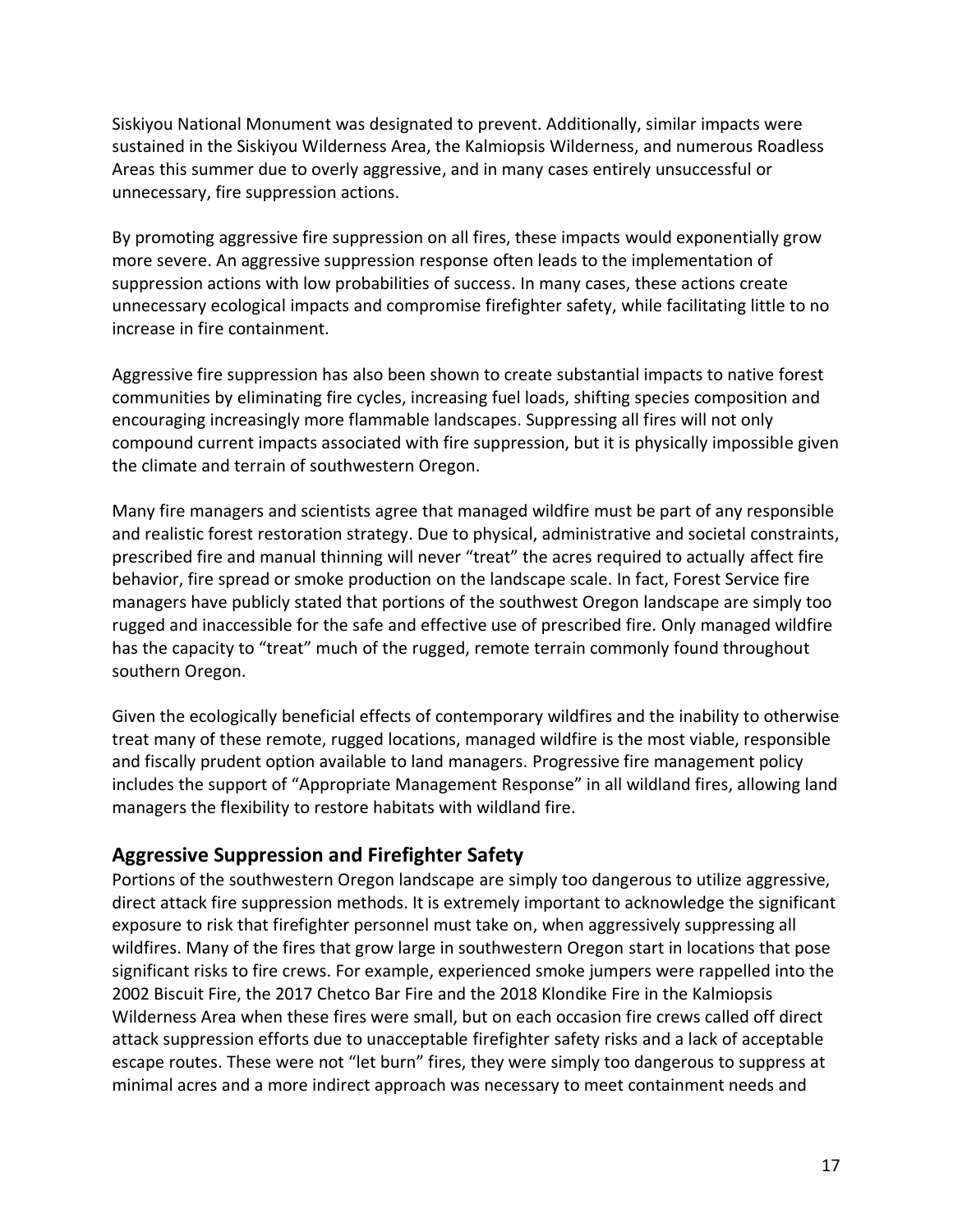protect the lives of firefighters. The same is true in many large wildfires, especially in steep, inaccessible terrain.

The political pressure to aggressively suppress all wildland fires may force fire crews into dangerous situations with little to no probability of success. To risk the lives of firefighting personnel suppressing ecologically beneficial backcountry fires, and implementing actions with a low probability of success, is irresponsible. The current policy debate ignores the real risk to firefighting personnel who will have to implement this unrealistic, politically motivated and physically impossible position on wildfire suppression. The political pressure being exerted on federal fire managers will undoubtedly lead to the completely avoidable loss of life.

In many situations, indirect fire suppression strategies are more effective at containing large wildland fires. They are also often much safer for firefighting personnel. Although some perceive indirect fire suppression tactics as less aggressive, they are actually a smarter, safer, more effective way of suppressing wildfires.

#### **The Rogue Basin Cohesive Forest Restoration Strategy**

The Southern Oregon Forest Restoration Collaborative (SOFRC) has recently promoted the Rogue Basin Cohesive Forest Restoration Strategy (RBS) as a solution to fire, smoke and forest management concerns in our region. The Medford Mail Tribune, along with some local land managers and politicians are supporting the proposal. We believe the RBS is overly optimistic, scientifically flawed, and ignores the real environmental concerns associated with its implementation.

The RBS was designed with almost no input from conservation organizations and is opposed by many conservationists throughout the state. Recently over 20 environmental organizations met with the Nature Conservancy and representatives of the SOFRC expressing their concerns in regard to the RBS. Opposition to this proposal is growing throughout the state, but is centered in local communities that will be negatively impacted by its implementation.

The RBS calls for a massive increase in commercial logging on federal land (nearly 500,000 acres in 20 years), yet fails to accurately consider the actual on-the-ground impacts of commercial logging operations to soils, streams, endangered species, fuel loads, roadless areas and habitat connectivity. The proposal currently contains no diameter limit to reduce its impact on oldgrowth forests and large, fire resistant trees. In fact, the proposal actually encourages logging in fire resistant old-growth forests by prioritizing late successional forests for treatment. The proposal includes a "priority multiplier" that encourages logging old, closed canopy forest rather than young, highly flammable plantation stands.

The RBS claims that our region contains an "excess" of closed canopied, late successional forest. This finding is contrary to decades of science demonstrating an enormous loss of late successional habitat throughout the state, including southwestern Oregon. Based on this flawed assumption, the RBS recommends converting thousands of acres of late successional, closed canopy forest into open-canopied stands. The conversion would be achieved by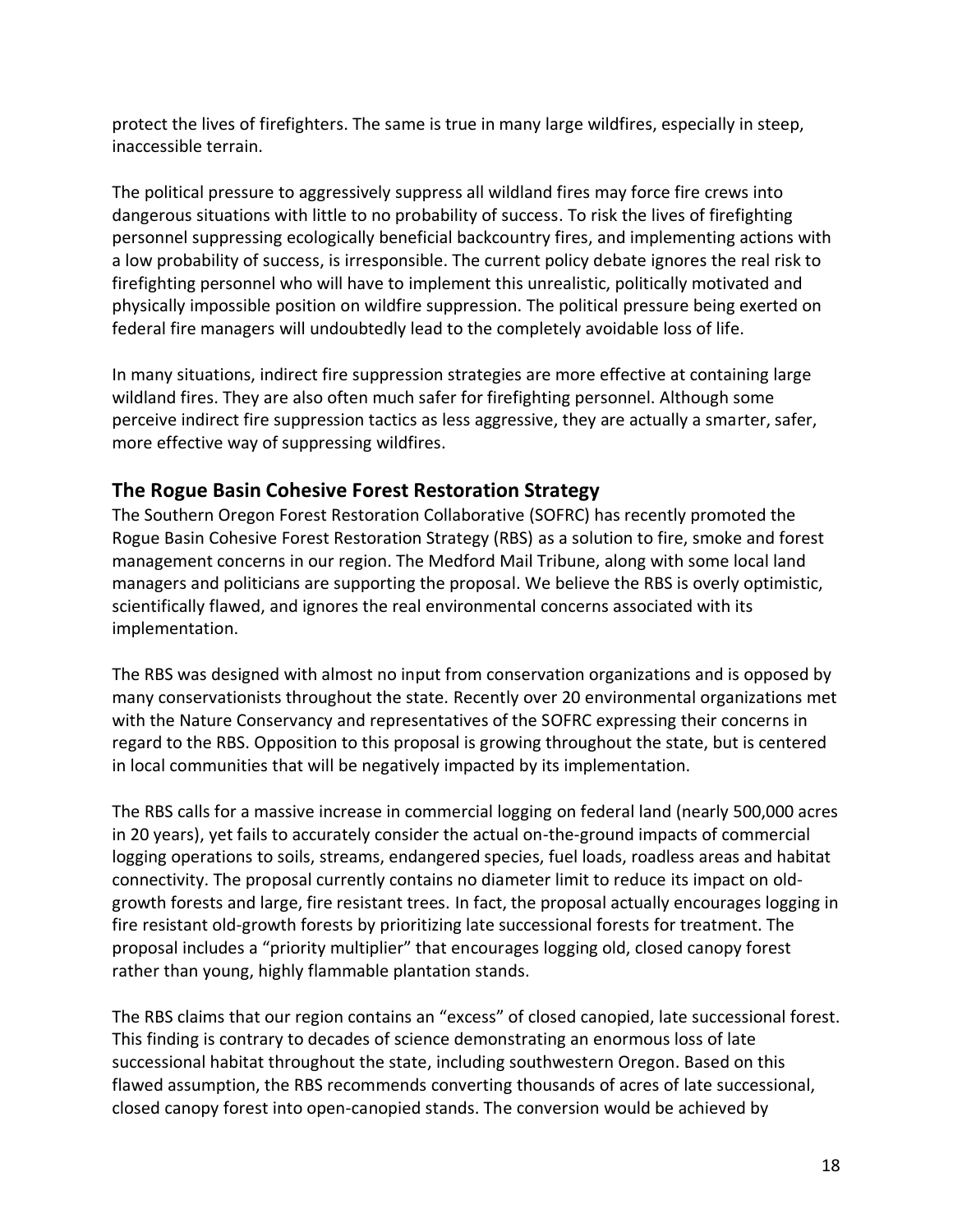removing large, old trees, reducing canopy cover to 30% and removing Northern spotted owl habitat while the species continues to decline.

Rather than reducing fuel loads, these treatments would remove large, fire resistant trees and replace mature, closed canopied forest with highly flammable young forest regeneration. This influx in low statured vegetation creates more fire available fuel and extensive fuel ladders leading into crowns of residual trees. Extensive canopy reduction will also increase fuel loading in affected stands by increasing solar radiation and exposure to drying winds, which desiccate forest fuels, increases fire intensity and extends fire seasons. Many scientific studies have demonstrated that open stands often burn at higher severity than mature, closed canopy stands (Weatherspoon and Skinner. 1995).



*Unit 3-11 in the Pickett West Timber Sale was proposed for "restoration thinning," which would have removed many large, old, fire-resistant trees and reduced canopy cover to 30%. This would have dramatically increased fuel loading and reduced fire resistance. These treatments were designed to comply with the Rogue Basin Strategy proposed by the Southern Oregon Forest Restoration Collaborative (SOFRC).*

The Medford District BLM has already begun using the RBS to implement highly controversial timber sales. The Pickett West Timber Sale was not only the first timber sale designed to comply with the RBS, it was also the largest old-growth logging project proposed on federal land for many years. 56% (or 3,025 acres) of the Pickett West Timber Sale was identified as "Restoration Thinning," modeled off the RBS. These "Restoration Thinning" units included forest stands between 180 and 240 years old and proposed logging them to 30% canopy cover. The idea (borrowed from the RBS) was to "balance" successional

stages across the landscape by converting closed canopy old-growth forest to open canopied forest.

The result was a highly controversial timber sale and old-growth logging project disguised as "restoration." The project proposed to remove or downgrade 3,223 acres of suitable Northern spotted owl habitat, creating significant forest fragmentation, and increasing fuel loads due to the excessive removal of canopy and large, fire resistant trees. After multiple years of planning the BLM withdrew the project due to strong community opposition (including a record 29 Administrative Protests) and substantial impacts to the red tree vole, a prey species for the Northern spotted owl.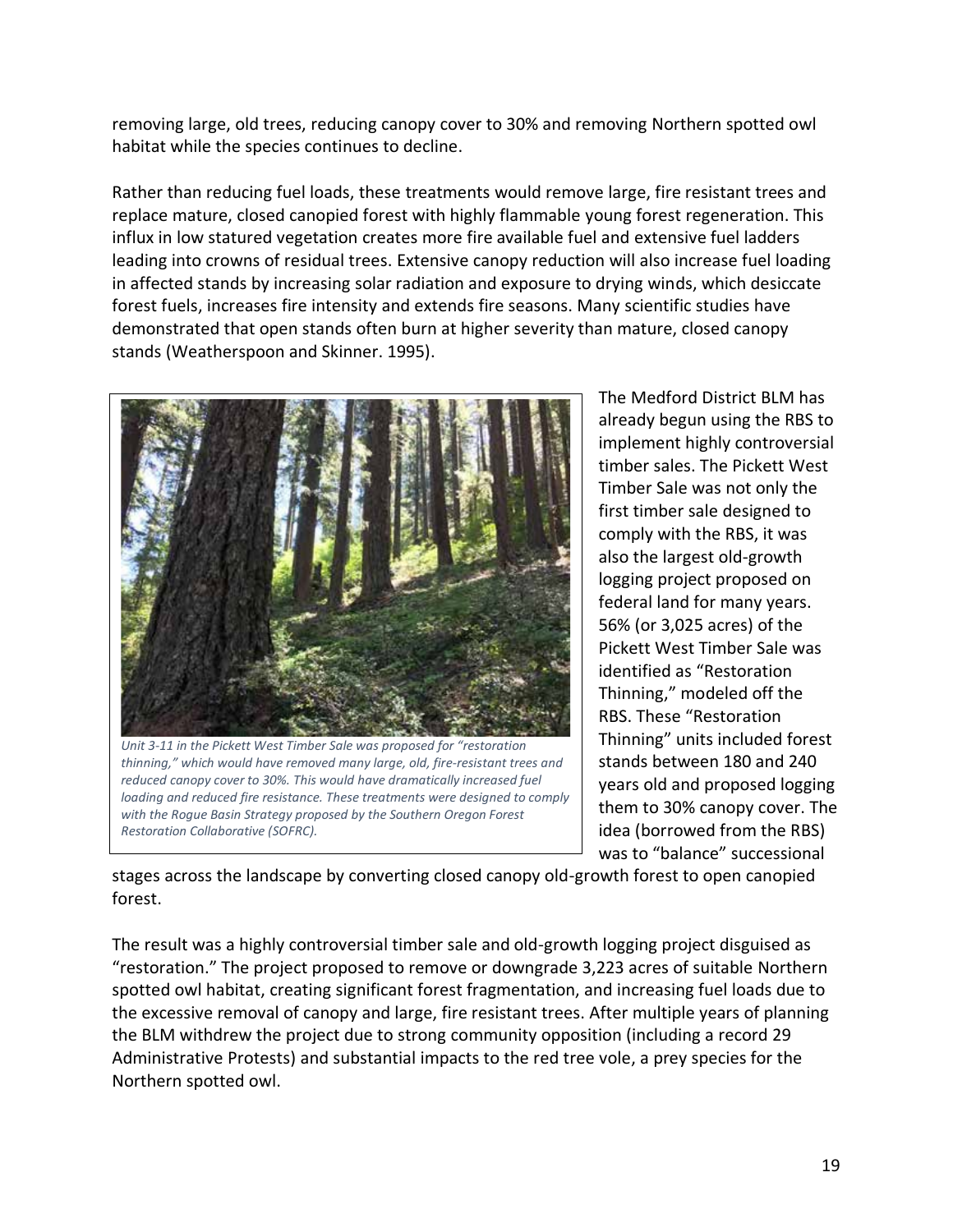The RBS is also inconsistent with numerous existing environmental safeguards and proposes commercial logging in many conservation areas where such activities are either currently discouraged or prohibited. The RBS proposes logging treatments within Inventoried Roadless Areas, Botanical Areas, Research Natural Areas, Late Successional Reserves, National Monuments, and other important conservation areas. The RBS threatens decades of environmental policy intended to protect old-growth forests, biodiversity, water quality and wildland habitats. These proposals will lead to significant public controversy and will be heavily opposed by the environmental community.

For more information on the Rogue Basin Strategy please read this detailed blog post: <https://thesiskiyoucrest.blogspot.com/2018/10/the-rogue-basin-cohesive-forest.html>

To view a scientific critique of the Rogue Basin Strategy: <https://www.dropbox.com/s/n00khwhog2eq0ph/TNCSOFRCresponse.pdf?dl=0>

For further information scientific critique of the Rogue Basin Strategy [https://forestlegacies.org/programs/fire-ecology/1450-response-to-the-nature-conservancy](https://forestlegacies.org/programs/fire-ecology/1450-response-to-the-nature-conservancy-rogue-basin-fuels-reduction-strategy)[rogue-basin-fuels-reduction-strategy](https://forestlegacies.org/programs/fire-ecology/1450-response-to-the-nature-conservancy-rogue-basin-fuels-reduction-strategy)

Feedback on the Rogue Basin Strategy from local, regional and national conservation organizations: <https://www.dropbox.com/s/4rc4t71t946lzpt/SOFRC-11-29-18%20%283%29.pdf?dl=0>

### **Collaboration or Collaboratives?**

Although our organizations support and participate in collaboration between the public, environmental organizations, the industry and our federal land management agencies, we are concerned by the growing trend towards "collaboratives." Many of these collaboratives centralize power and influence in the hands of a minority and work to undermine the more open, public involvement process. Collaboratives often promote a particular viewpoint and are closed to other competing perspectives. They are not a space for collaboration among varied viewpoints; on the contrary, they serve to elevate and reinforce a specific perspective and benefit specific organizations and businesses.

Many of the collaboratives are made up of representatives from non-profit organizations, private "restoration" companies, the timber industry and others with a financial stake in public land management. The organizations and companies represented in the collaboratives often directly benefit from contracts or grant funding directly associated with federal land management projects in which they participate, creating a conflict of interest.

The main function collaboratives play is to act as intermediaries, channeling grant funding to federal agencies for project process, design, layout, implementation and monitoring. The benefits enjoyed by collaboratives often come through approval of "Master Stewardship Agreements" with federal agencies. These agreements require a financial match from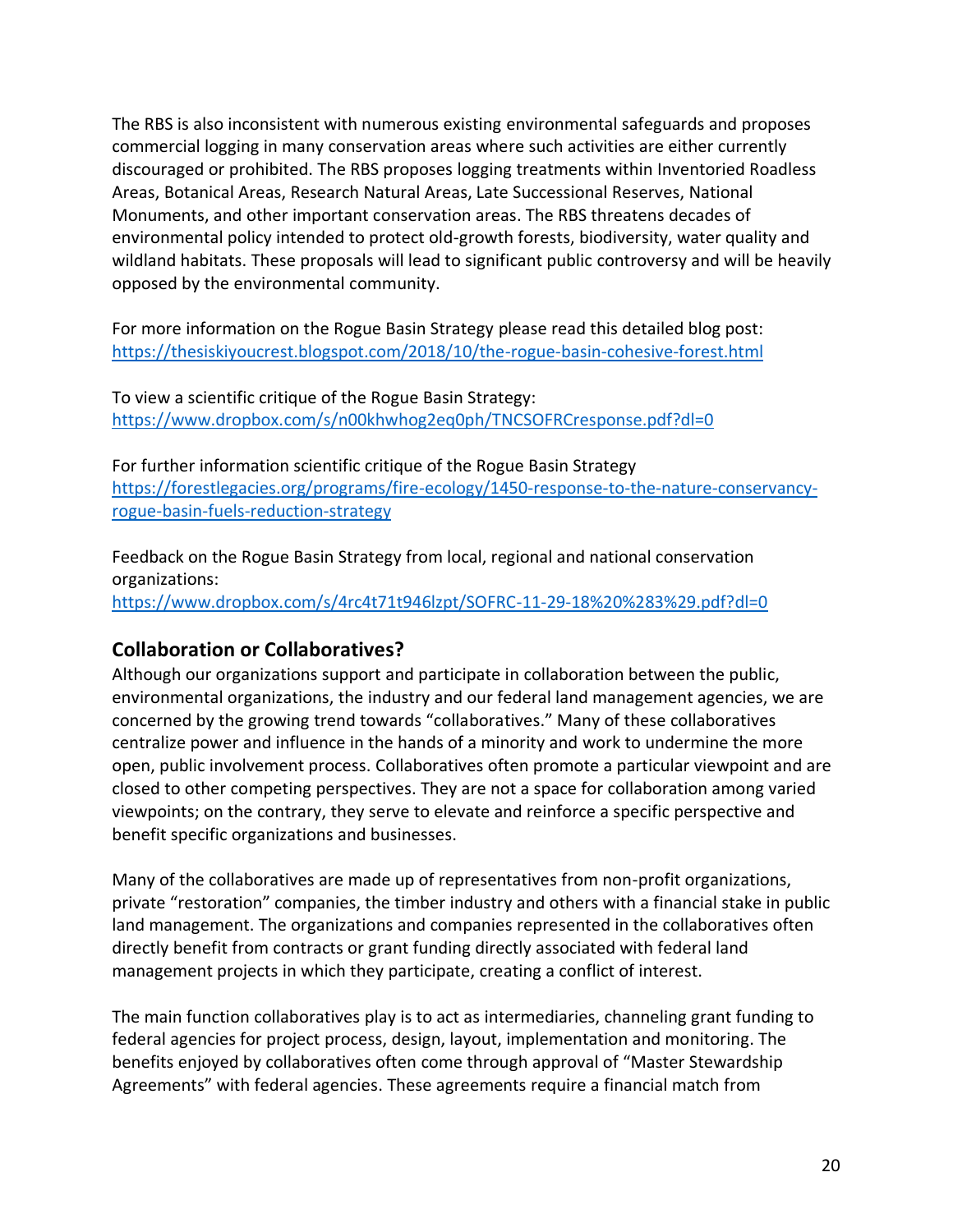participating organizations and businesses. In return, participating organizations and businesses receive additional oversight and influence over federal land management projects.

In some cases, "collaborative partners" are actually funding the work, designing timber sale units and layout, marking the trees, logging the trees and selling those trees to timber mills. This transfer of money and power creates favored relationships with federal land management agencies. In return for the funding, federal land management agencies are reinforcing monopolies within the timber industry and "forest restoration" community by funneling their support, their resources and offering vast publically-owned landscapes as a resource and land base from which collaboratives can operate

The process quickly becomes a pay-to-play scenario, where organizations or communities without the funding capacity to bring large sums of money and matching funds to the table are limited in their influence. At the same time, those organizations with more funding capacity gain power, influence and additional funding opportunities through their often exclusive relationship with federal land managers. Public land managers often sponsor or sign onto projects or grant applications for regional "collaboratives," providing exclusive access to public lands and public funding. Funding sources such as Oregon Watershed Enhancement Board (OWEB) and National Forest Foundation grants becomes more available to collaboratives recognized by federal partners such as the Forest Service, BLM, Fish and Wildlife, etc.

Our local "collaborative," known as the Southern Oregon Forest Restoration Collaborative (SOFRC) lacks an actual collaborative structure and is instead governed by a seven-member board of directors. Work is not vetted through a public process or among other stakeholder groups, projects and proposals are simply agreed upon by the Board of Directors.

For example, the draft version of the RBS was supposed to be vetted by collaborative partners, the public and non-profit organizations, yet when the Applegate Valley conservation community and numerous environmental organizations reached out to express concerns and share science during this vetting process, our concerns were ignored. We sent them written documents laying out our concerns and providing extensive scientific citations. We received not received an adequate response and they have not identified how the public can meaningfully participate in the supposed "collaborative" process.

Not one of our concerns or objectives was incorporated into the RBS and the final version was published with very few, if any alterations. Although often referred to by SOFRC as a "living document," since publication of the RBS numerous environmental organizations have reached out with concerns about the RBS and its proposed implementation. SOFRC has responded by doubling down on its media campaign without any alterations to the proposed management strategy. Unfortunately, there is no process built into SOFRC's structure that allows public influence or meaningful involvement in regard to decision making. Despite numerous communities and environmental organizations from across the state reaching out again to share concerns, these concerns have not adequately been addressed.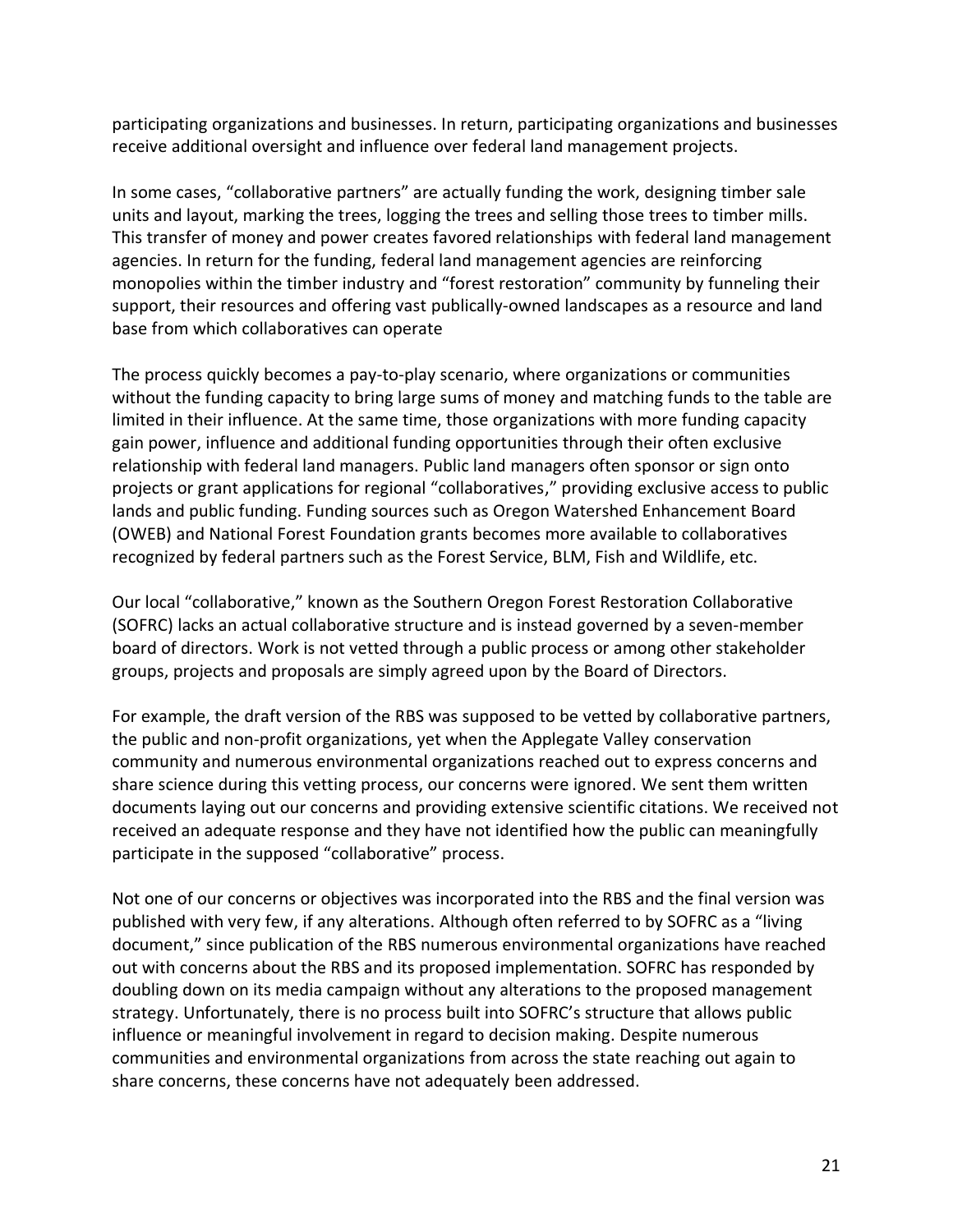The public process is often undermined when "collaboratives" are elevated in the federal land management planning process above true collaboration. We ask our elected officials to encourage collaboration and consider strengthening the existing public involvement processes. Local collaboratives can participate in that process just as any other individual or entity. We believe this is a far more democratic, open and transparent process. The public process is open to all citizens, not just exclusive groups with the funding to buy influence.

### **Policy Recommendations**

#### **Homesite & Community Fire Protection**

- The Governor's Office should convene a "Home Ignition and Community Fire Safety Task Force" focused specifically of the safety of homes and communities in wildfire events. This task force should identify the most effective and cost-efficient means of protecting homes and providing for community safety during wildfires. The goal would be very different from the Oregon Wildfire Response Council already convened by Governor Kate Brown. Instead of studying wildfire suppression response, this task force would study and identify ways to create more fire resilient communities by making the communities themselves more safe and prepared. This will save lives and homes throughout Oregon.
- Focus fire mitigation efforts inside communities. Consider funding "fire-wise incentives" for private landowners. This could include tax incentives and/or financial assistance for private landowners and homeowners to implement defensible space work, ingress and egress work, and for maintenance of existing fuel treatments. Similar incentives should be created for home hardening, including renovations that reduce the likelihood of home ignition. Focus these efforts on screening vents, attics and vulnerable openings on existing homes, converting flammable roofing materials to more fire-safe materials, and reducing flammable materials adjacent to homes.
- Fund a position at each regional office of the Oregon Extension Service with a "home ignition reduction specialist." The responsibilities of this position could include inspecting homes before fire season, making recommendation to reduce homesite ignition, evaluating homes and properties for cost-share funding to reduce fire risks, and inspecting work completed by contractors to reduce fuel loading and home ignition risks. The local "homesite ignition reduction specialist" could oversee local cost-share grants and tax incentives by administering funds and overseeing work by contractors.
- Consider special funding to subsidize home hardening and defensible space activities for the elderly, disabled and low-income homeowners in high fire hazard areas.
- Consider legislation that reduces urban sprawl and incentivizes counties that adopt strict fire-safe zoning measures. Avoid new construction in high fire hazard areas, areas with poor access and/or no escape routes.
- Provide incentives to high fire hazard counties that pass strict fire-wise building codes requiring proper screening, metal roofing and other fire-safe building codes.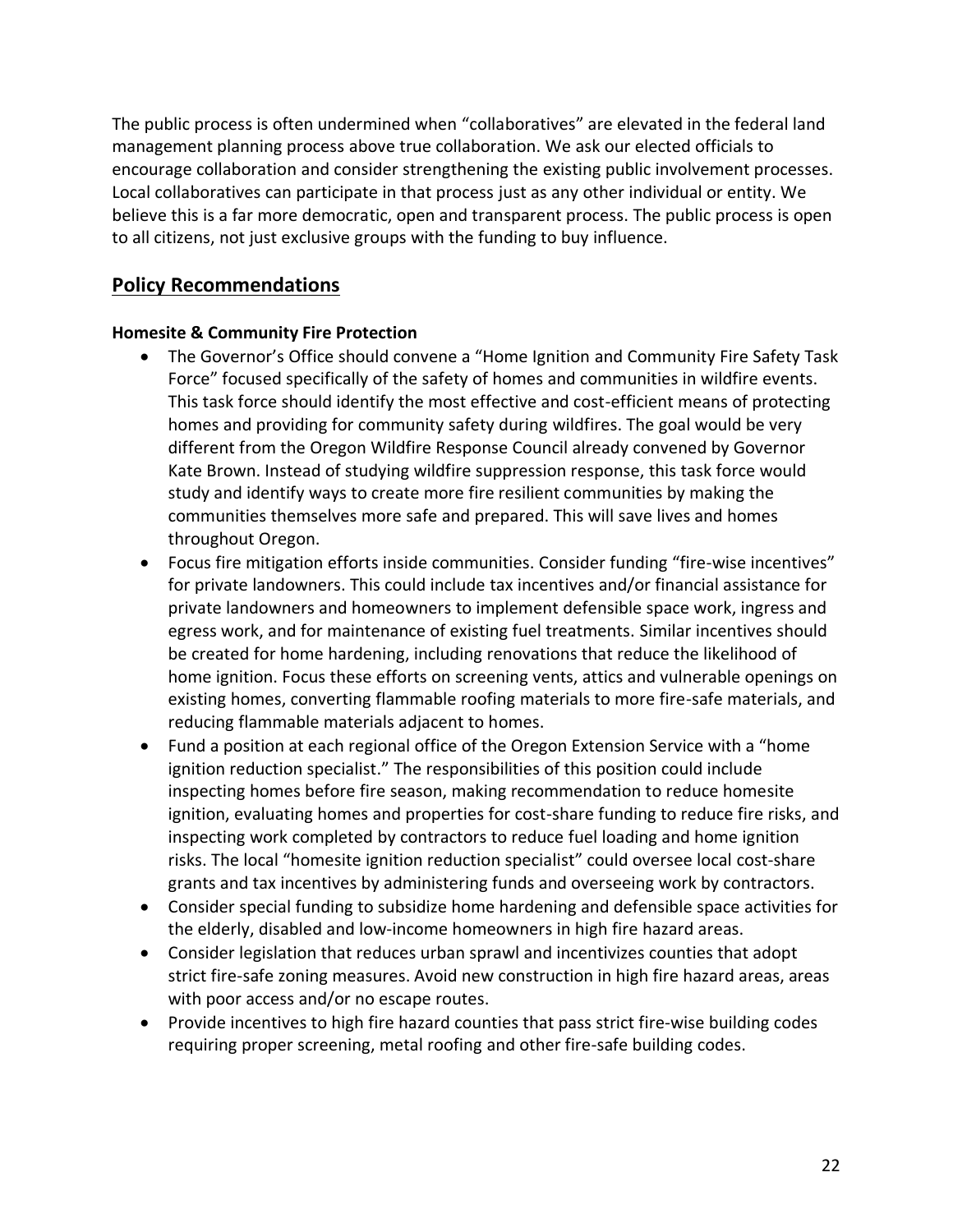• Support fire safe communities by focusing fuel reduction and fire prevention treatments within ¼ mile of communities. Consider an all lands approach with treatments in strategic locations on both private and federal land.

#### **Federal Forest and Fire Management**

- Maintain current land management regulations and restrictions on commercial logging, road construction, road reconstruction, etc. in designated conservation areas. This should include Roadless Areas, Wilderness Areas, Late Successional Reserves, Botanical Areas, Areas of Critical Environmental Concern and Research Natural Areas. Published research and anecdotal on-the-ground evidence from the last seven years of the Klamath Siskiyou Fire Reports demonstrate that protected landscapes contain more intact plant communities and overall, lower levels of fire severity (Bradley et al. 2016). These areas also tend to have little if any influence on public safety due to their largely remote and isolated locations.
- Focus management activities (manual thinning and prescribed fire) on strategic locations (roads and ridges) within ¼ mile of communities.
- Promote federal forest management that retains large, fire resistant trees, encourages prescribed fire and maintains levels of canopy cover in dry Douglas fir and mixed conifer stands that can suppress understory growth (60% minimum). In most locations, a combination of non-commercial treatments and/or prescribed fire are adequate and from an ecological standpoint commercial thinning operations are often unnecessary.
- Encourage manual treatments and prescribed fire in the front country (i.e. near communities) and managed wildfire in the backcountry. Full suppression of all fires is not a viable or realistic solution. Maintain all available options for federal land managers and encourage the implementation of Appropriate Management Response on all wildland fires. Responsibly managed wildfire is part of a comprehensive restoration and fuel reduction strategy.
- Treat existing plantation stands on public and private land with manual thinning and prescribed fire treatments to reduce fuel loading and restore more natural conditions.
- Facilitate public involvement in the federal land management planning process by expanding existing comment periods, objection periods and other forms of public process. Promote credible collaboration between stakeholders, not "collaboratives" that centralize power and influence. True collaboration will reduce conflict and increase efficiency.

#### **Oregon Forest Practices Act**

• Reform the Oregon Forest Practices Act to prohibit clearcut, even-aged forest management both before and after wildfires, require adequate slash removal, prohibit herbicide application, eliminate loopholes for post-fire clearcut logging, and encourage selective harvesting**.**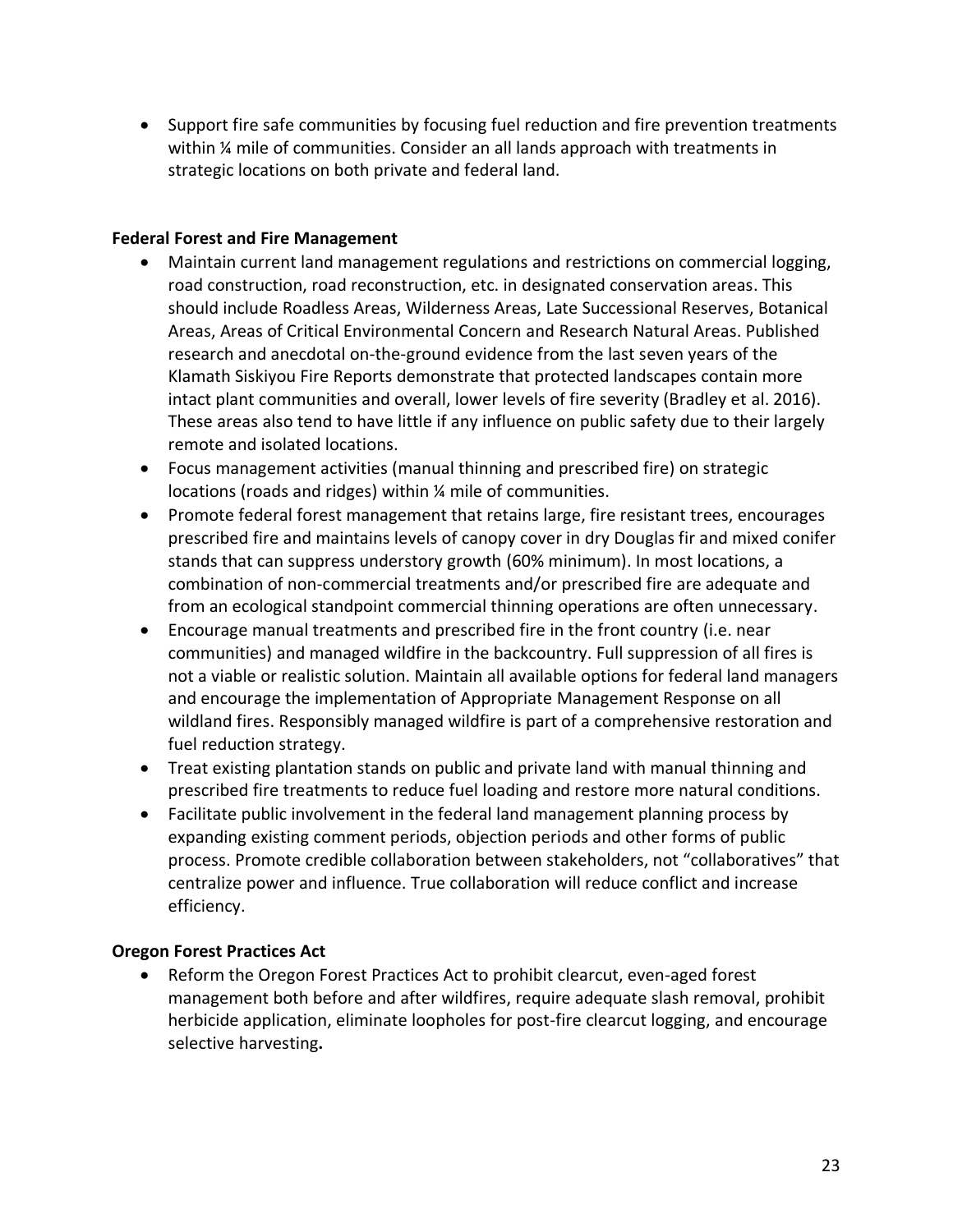#### **References**

Bradley, C. M., C. T. Hanson, and D. A. DellaSala. 2016. Does increased forest protection correspond to higher fire severity in frequent-fire forests of the western United States? Ecosphere 7(10):e01492. 10.1002/ecs2.1492

Cohen, Jack D. (2000) Preventing Disaster: Home Ignitability in the Wildland-Urban Interface. Journal of Forestry. Vol. 93, Issue 3. Pp. 15-21

David, A. T., Asarian, J. E., & Lake, F. K. (2018). Wildfire smoke cools summer river and stream water temperatures. Water Resources Research, 54. https:// doi.org/10.1029/2018WR022964

Estes, B. L., E. E. Knapp, C. N. Skinner, J. D. Miller, and H. K. Preisler. 2017. Factors influencing fire severity under moderate burning conditions in the Klamath Mountains, northern California, USA. Ecosphere 8(5):e01794. 10.1002/ecs2.1794

Grabinski-Parker, Zawisza S. 2015. Reburn severirty interactions over 30 years in the Klamath Mountains Ecoregion, California, USA. Thesis paper. Humboldt State University.

Harma, K., Morrison, P. 2003 "Analysis of Vegetation Mortality and Prior Landscape Condition, 2002 Biscuit Fire Complex." Unpublished Report. Pacific Biodiversity Institute. Winthrop, WA.

Keys, J. 2000. *Effects of Clear-cuts and Site Preparation on Fire Severity, Dillion Creek Fire 1994*. Masters Thesis: Humboldt State University. Arcata, Ca.

Leenhouts. Bill. 1998. Assessment of biomass burning in the conterminous United States. Conservation Ecology [online] **2**(1): 1. Available from the Internet. URL:<http://www.consecol.org/vol2/iss1/art1/>

Littell, J.S., McKenzie, D., Peterson, D.L., Westerling, A.L., 2009. Climate and wildfire area burned in western US ecoprovinces, 1916–2003. Ecol. Appl. 19, 1003–1021.

Martin, R.E., Sapsis, D.B., 1992. Fires as agents of biodiversity: Pyrodiversity promotes biodiversity. In: Harris, R.R., Erman, D.E., Kerner, H.M. (Eds.), Proceedings of the Symposium on Biodiversity of Northwestern California. University of Cali- fornia, Berkeley, CA, Wildland Resources Center Report No. 29, pp. 150±157.

Miller, J. D., C. N. Skinner, H. D. Safford, E. E. Knapp, and C. M. Ramirez. 2012b. Trends and causes of severity, size, and number of fires in northwestern California, USA. Ecological Applications 22:184–203.

Odion, D.C., J.R. Strittholt, H. Jiang, E. Frost, D.A. DellaSala, and M. Moritz. 2004. Fire severity patterns and forest management in the Klamath National Forest, northwest California, USA. Conservation Biology 18:927-936.

Rhodes, Jonathan., Baker, William., (2008) Fuel Treatment Effectiveness and Ecological Tradeoffs in Western US Public Forests. The Open Forest Science Journal, 2008, 1, 1-7

Robock, A. (1988). Enhancement of surface cooling due to forest fire smoke. Science, 242(4880), 911–913. https://doi.org/10.1126/science.242.4880.911

Scott, Joe H.; Gilbertson-Day, Julie; Stratton, Richard D. 2018. Exposure of human communities to wildfire in the Pacific Northwest. Briefing paper. 10 p. Available at: [http://pyrologix.com/ftp/Public/Reports/RiskToCommunities\\_OR-WA\\_BriefingPaper.pdf](http://pyrologix.com/ftp/Public/Reports/RiskToCommunities_OR-WA_BriefingPaper.pdf)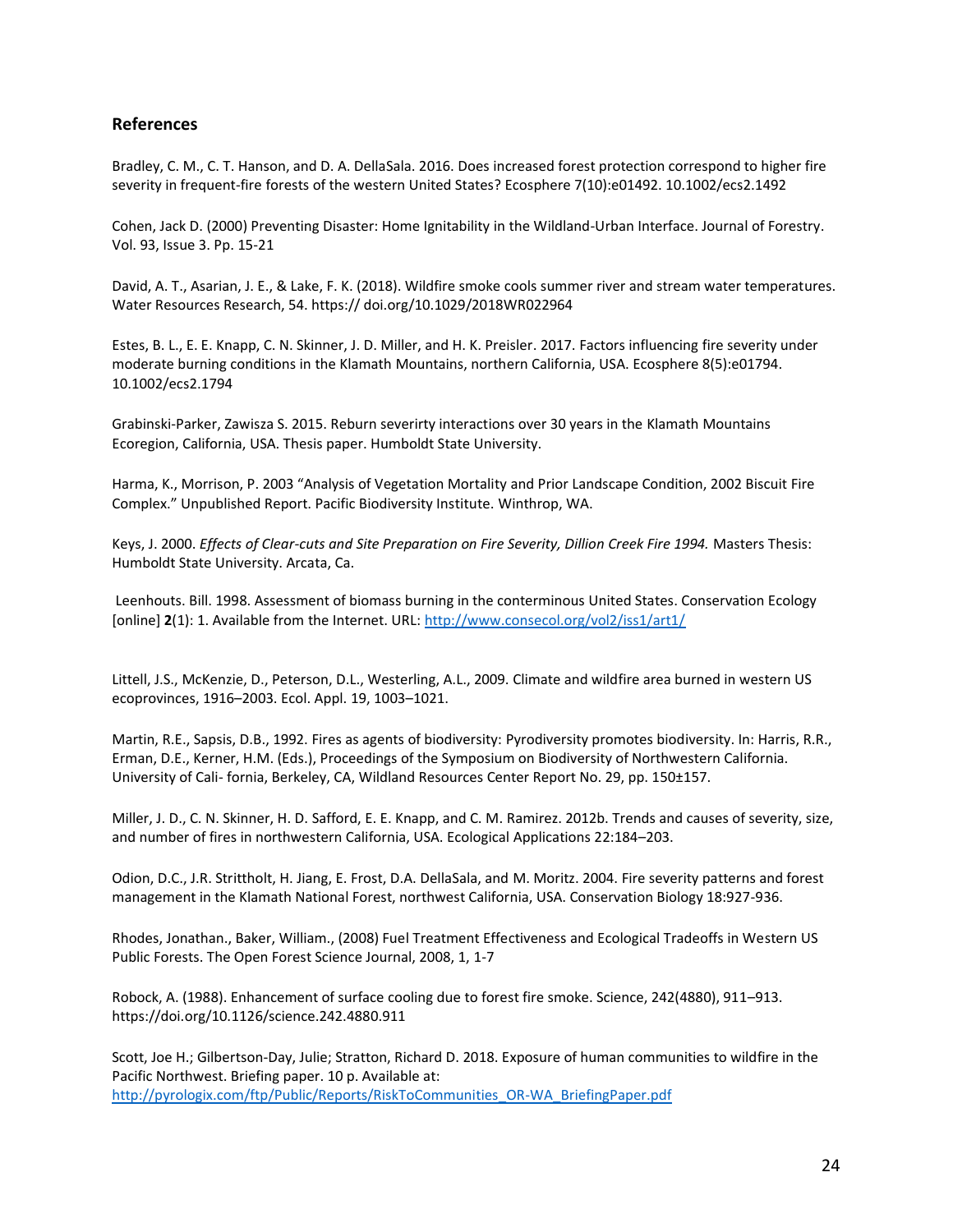Skinner, C. N., Taylor, A. H., & Agee, J. K. (2006). Klamath Mountains bioregion. In N. G. Sugihara, J. W. van Wagtendonk, K. E. Shaffer, J. Fites- Kaufman, & A. E. Thode (Eds.), Fire in California's ecosystems (pp. 170–194). Berkeley, CA: University of California. https://doi.org/10.1525/ california/9780520246058.003.000

Stephens, Scott L., Martin, Robert E., Clinton, Nicholas E. (2007). Prehistoric fire area and emissions from California's forests, woodlands, shrublands and grasslands. Forest Ecology and Management. (2007), doi:10.1016/j.foreco. 2007.06.005

Taylor, A. H., & Skinner, C. N. (1998). Fire history and landscape dynamics in a late-successional reserve, Klamath Mountains, California, USA.

Forest Ecology and Management, 111(2–3), 285–301. https://doi.org/10.1016/S0378-1127(98)00342-9

Taylor, A. H., & Skinner, C. N. (2003). Spatial patterns and controls on historical fire regimes and forest structure in the Klamath Mountains.

Ecological Applications, 13(3), 704–719[. https://doi.org/10.1890/1051-0761\(2003\)013\[0704:SPACOH\]2.0.CO;2](https://doi.org/10.1890/1051-0761(2003)013%5b0704:SPACOH%5d2.0.CO;2)

Weatherspoon, Phillip C., Skinner, Carl N. (1995) An Assessment of Factors Associated with Damage to Tree Crowns from the 1987 Wildfires in Northern California. Forest Science, Vol. 41, No. 3, pp 430-451.

Zald, Harold S. & Dunn, Christopher J. (2018) Severe fire weather and intensive forest management increase fire severity in multi-ownership landscape. Ecological Applications 0(0), 2018. Pp 1-13

**Applegate Neighborhood Network Po Box 114 Jacksonville, Oregon 97530** 

**Klamath Forest Alliance PO Box 1155 Jacksonville, Oregon 97530**